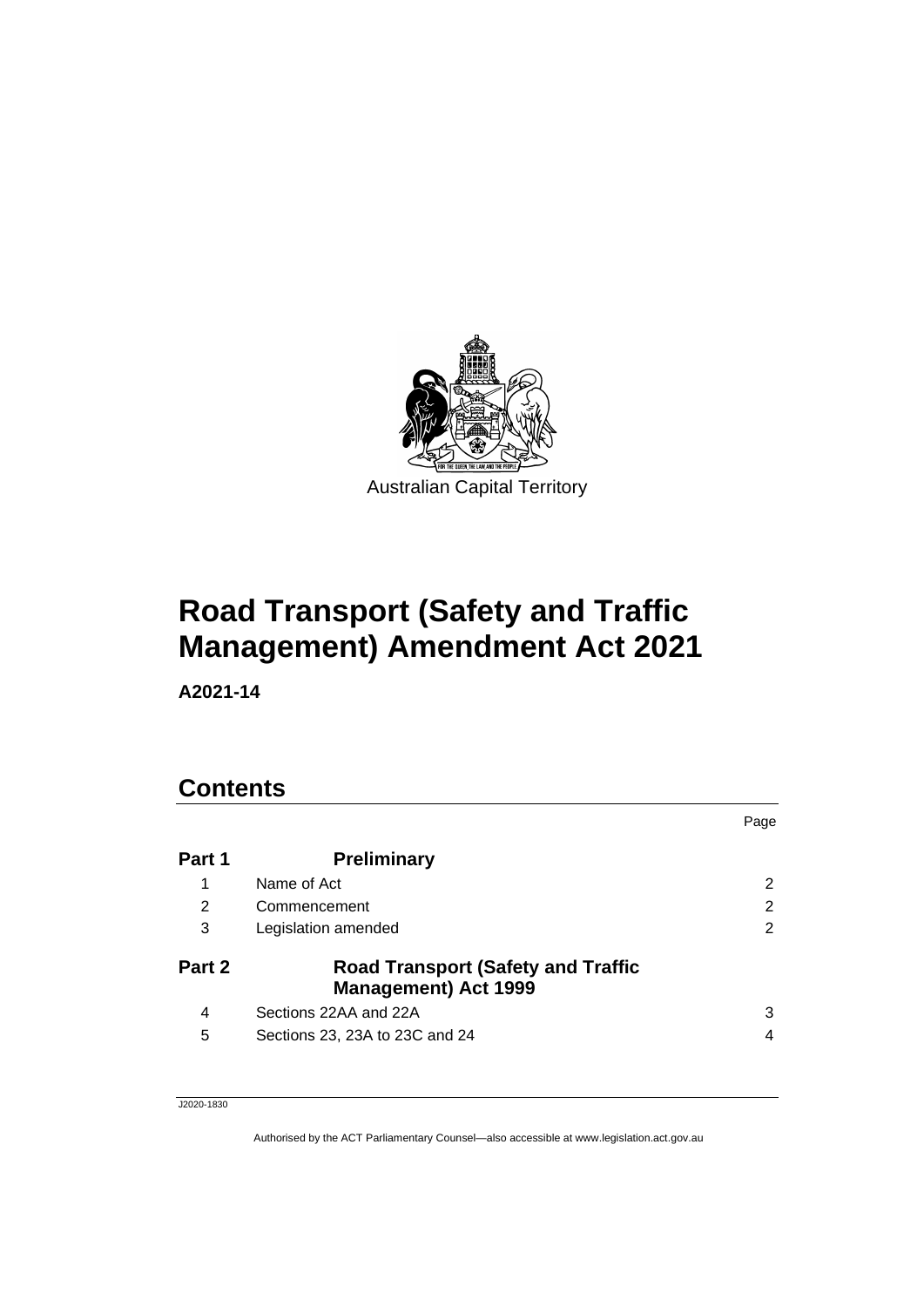| Contents |
|----------|
|----------|

| 6              | Other forms of proof of speeding offences not excluded by s 24A<br>Section 24B (2), example | 6              |
|----------------|---------------------------------------------------------------------------------------------|----------------|
| $\overline{7}$ | Use of camera detection devices and average speed detection<br>systems<br>Section 24C       | 6              |
|                |                                                                                             |                |
| 8              | Evidentiary certificates etc<br>Section $25(2)$ (b) and (c)                                 | 6              |
| 9              | Section 25 (3) and (4) and note                                                             | $\overline{7}$ |
| 10             | New section 25 (5) (da)                                                                     | 8              |
| 11             | Section 25 (6)                                                                              | 8              |
| 12             | New section 25 (11)                                                                         | 8              |
| 13             | Sections 29 to 29C                                                                          | 8              |
| 14             | Dictionary, definitions                                                                     | 10             |
| 15             | Dictionary, definitions of average speed detection system and average<br>speed limit        | 11             |
| 16             | Dictionary, definition of camera detection device                                           | 11             |
| 17             | Dictionary, definitions of detection point and indicated on                                 | 11             |
| 18             | Dictionary, new definitions                                                                 | 11             |
| 19             | Dictionary, definition of relevant information                                              | 12             |
| 20             | Dictionary, definitions of shortest practicable distance etc                                | 12             |
| Part 3         | <b>Road Transport (Safety and Traffic</b><br><b>Management) Regulation 2017</b>             |                |
| 21             | Part 5                                                                                      | 13             |
| 22             | Dictionary, new definition of testing authority                                             | 21             |
| 23             | Schedule 1                                                                                  | 21             |
| 24             | Dictionary, note 3                                                                          | 23             |
| 25             | Dictionary, note 3                                                                          | 23             |
| 26             | Dictionary, definitions                                                                     | 23             |

contents 2 Road Transport (Safety and Traffic Management) Amendment Act 2021

A2021-14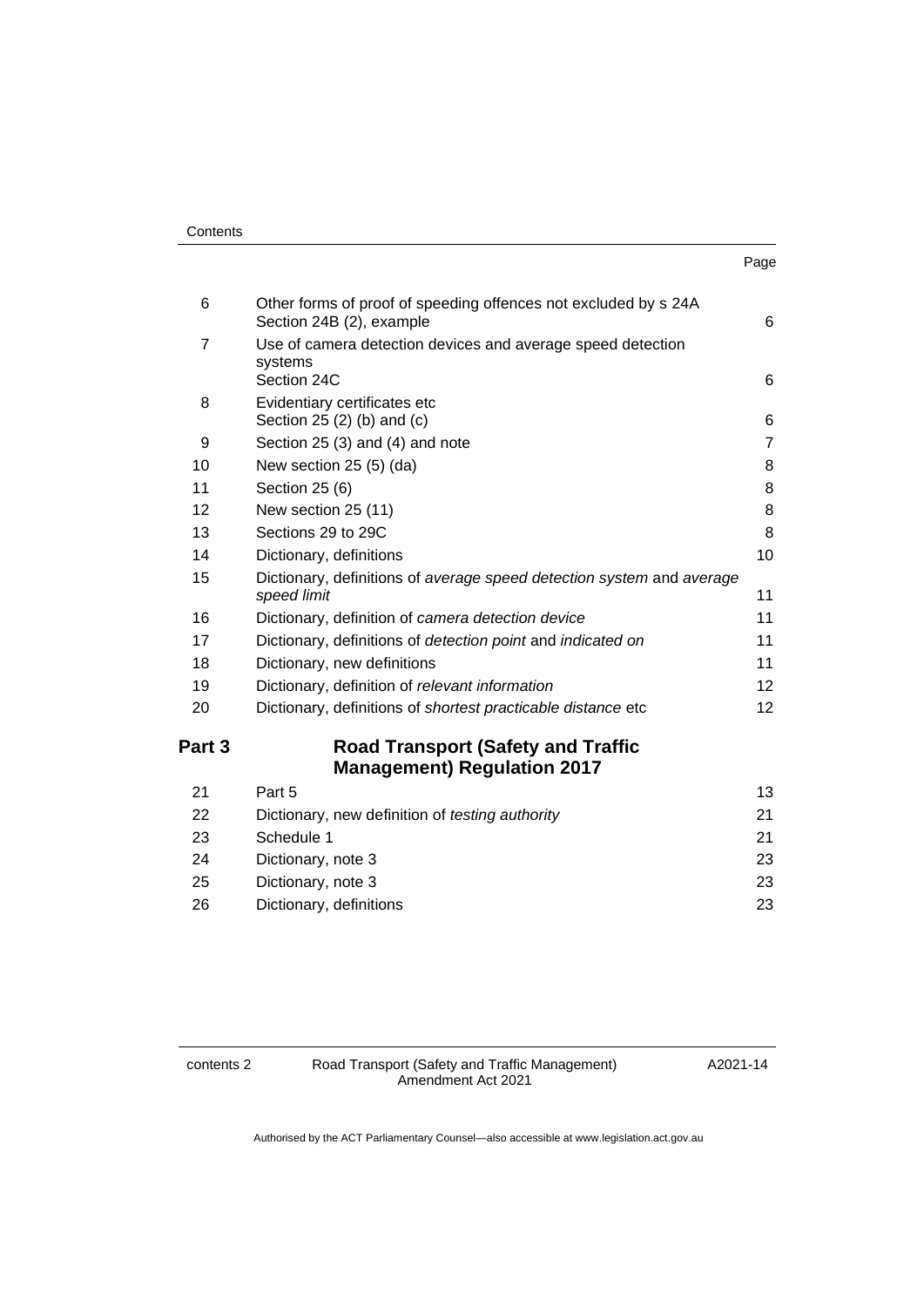| <b>Schedule 1</b> | <b>Other amendments</b>                          | 24 |
|-------------------|--------------------------------------------------|----|
| <b>Part 1.1</b>   | Road Transport (General) Act 1999                | 24 |
| <b>Part 1.2</b>   | <b>Road Transport (Offences) Regulation 2005</b> | 24 |
| <b>Part 1.3</b>   | Road Transport (Road Rules) Regulation 2017      | 26 |

A2021-14

Road Transport (Safety and Traffic Management) Amendment Act 2021

contents 3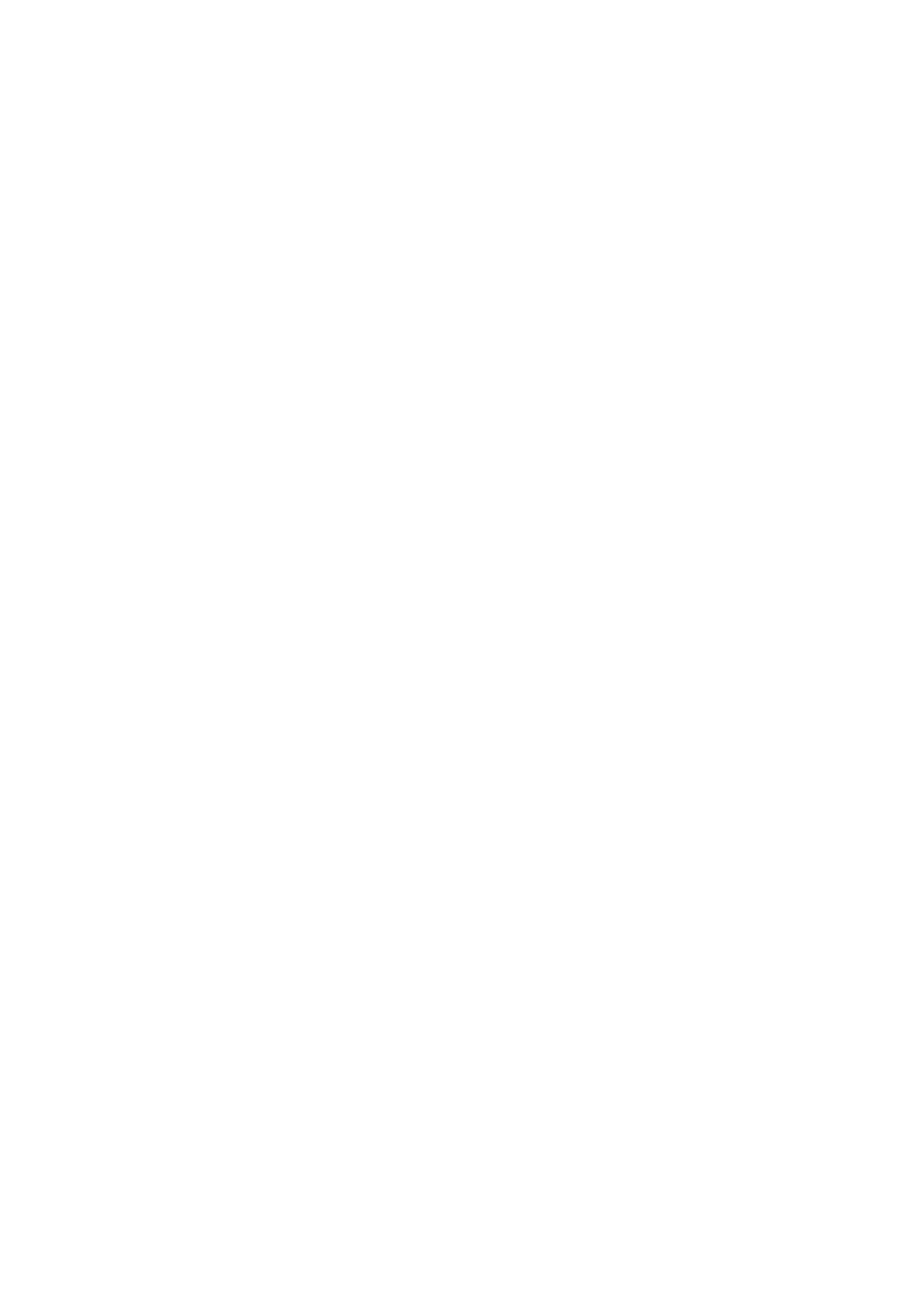

# **Road Transport (Safety and Traffic Management) Amendment Act 2021**

**A2021-14**

֡֡֡

An Act to amend the *[Road Transport \(Safety and Traffic Management\) Act](http://www.legislation.act.gov.au/a/1999-80) 1999* and the *[Road Transport \(Safety and Traffic Management\) Regulation](http://www.legislation.act.gov.au/sl/2017-45) 2017*, and for other purposes

The Legislative Assembly for the Australian Capital Territory enacts as follows:

J2020-1830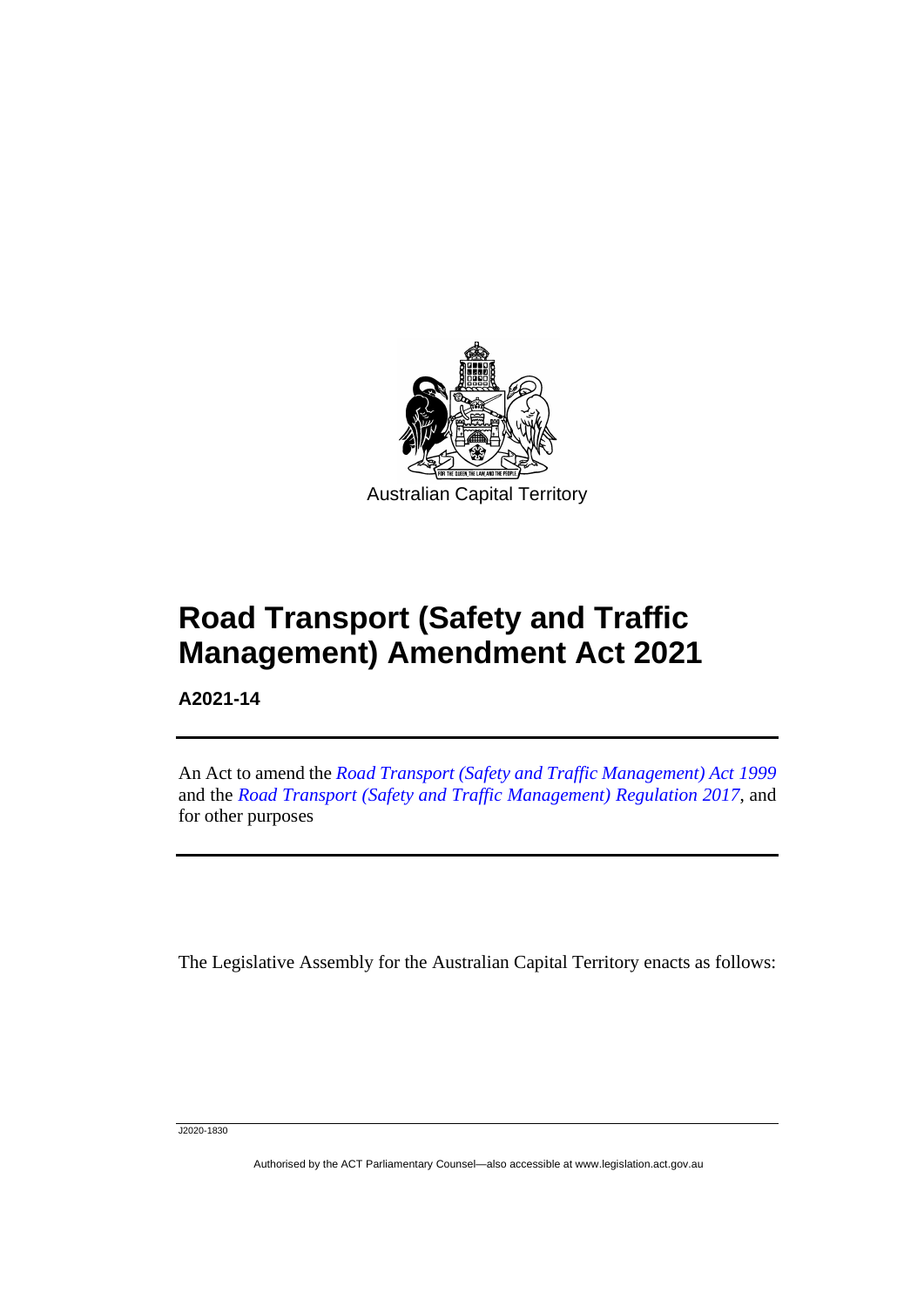#### **Part 1** Preliminary

Section 1

### <span id="page-5-0"></span>**Part 1 Preliminary**

#### <span id="page-5-1"></span>**1 Name of Act**

This Act is the *Road Transport (Safety and Traffic Management) Amendment Act 2021*.

<span id="page-5-2"></span>

| $\overline{\mathbf{2}}$ | <b>Commencement</b>                                    |                                                                                                                                  |  |  |
|-------------------------|--------------------------------------------------------|----------------------------------------------------------------------------------------------------------------------------------|--|--|
|                         | This Act commences 6 weeks after its notification day. |                                                                                                                                  |  |  |
|                         | <i>Note</i>                                            | The naming and commencement provisions automatically commence on<br>the notification day (see Legislation Act, $\sigma$ 75 (1)). |  |  |

#### <span id="page-5-3"></span>**3 Legislation amended**

This Act amends the *[Road Transport \(Safety and Traffic](http://www.legislation.act.gov.au/a/1999-80)  [Management\) Act](http://www.legislation.act.gov.au/a/1999-80) 1999* and the *[Road Transport \(Safety and Traffic](http://www.legislation.act.gov.au/sl/2017-45)  Management) [Regulation 2017](http://www.legislation.act.gov.au/sl/2017-45)*.

*Note* This Act also amends other legislation (see sch 1).

page 2 Road Transport (Safety and Traffic Management) Amendment Act 2021

A2021-14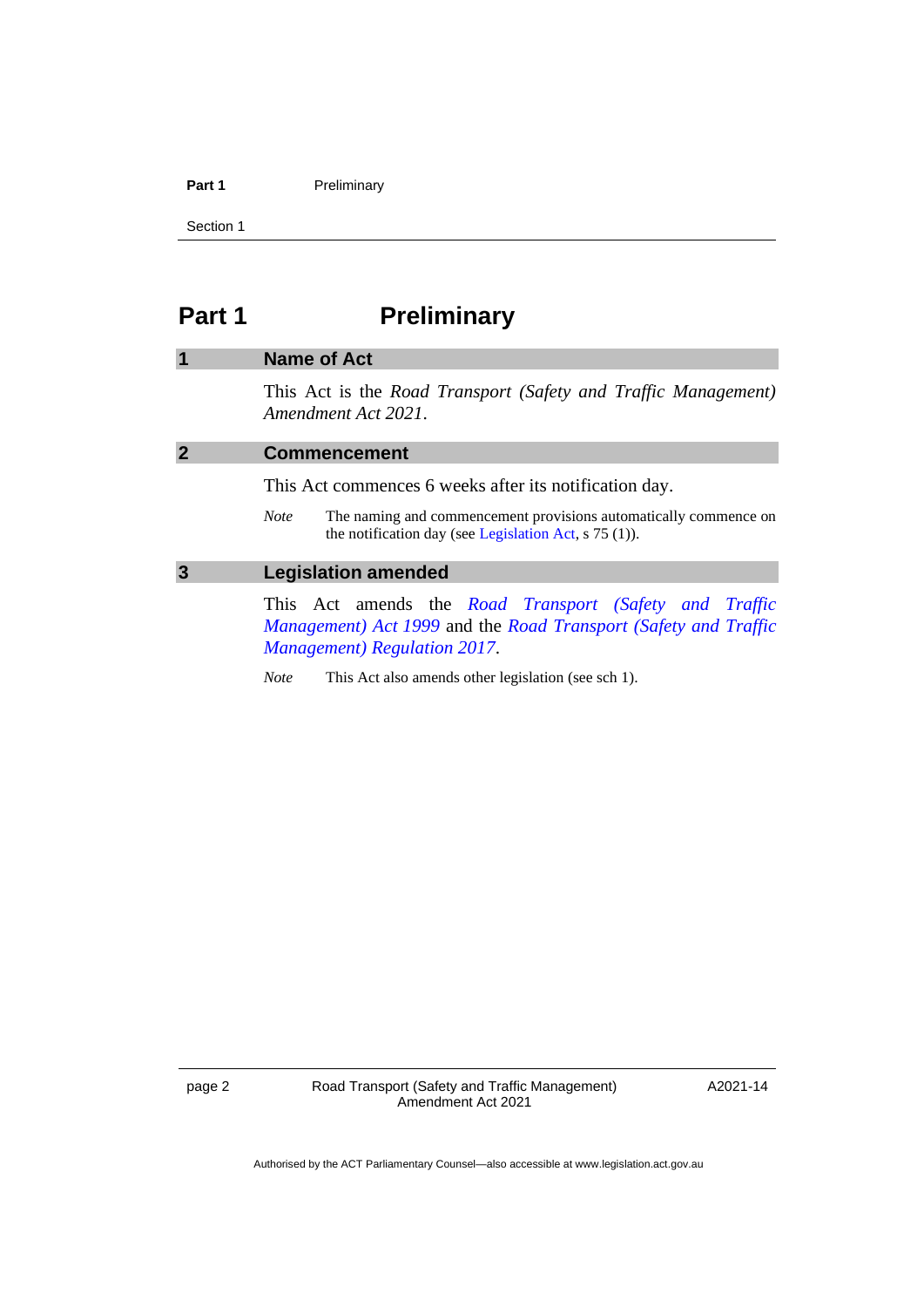### <span id="page-6-0"></span>**Part 2 Road Transport (Safety and Traffic Management) Act 1999**

#### <span id="page-6-1"></span>**4 Sections 22AA and 22A**

*substitute*

#### **22A Definitions—pt 6**

In this part:

*average speed detection system* means a system designed to work out the average speed of a vehicle between 2 detection points by reference to the shortest practicable route between the detection points and the minimum travel time in which the route could be completed.

*average speed limit*, for a driver of a vehicle on a road between 2 detection points if more than 1 speed limit applies between the points, means the average speed limit prescribed by regulation for the road between the points.

*detection point* means a point prescribed by regulation on a road by reference to which a vehicle's average speed can be worked out.

*minimum travel time*, for a shortest practicable route, means a time prescribed by regulation that a driver could travel the route without committing a speeding offence.

*mobile device*—see the *[Road Transport \(Road Rules\)](http://www.legislation.act.gov.au/sl/2017-43)  [Regulation](http://www.legislation.act.gov.au/sl/2017-43) 2017*, section 300 (4).

*mobile device detection system* means a system designed to—

- (a) detect the driver of a vehicle using a mobile device while driving; and
- (b) take images of the vehicle and the driver of the vehicle.

A2021-14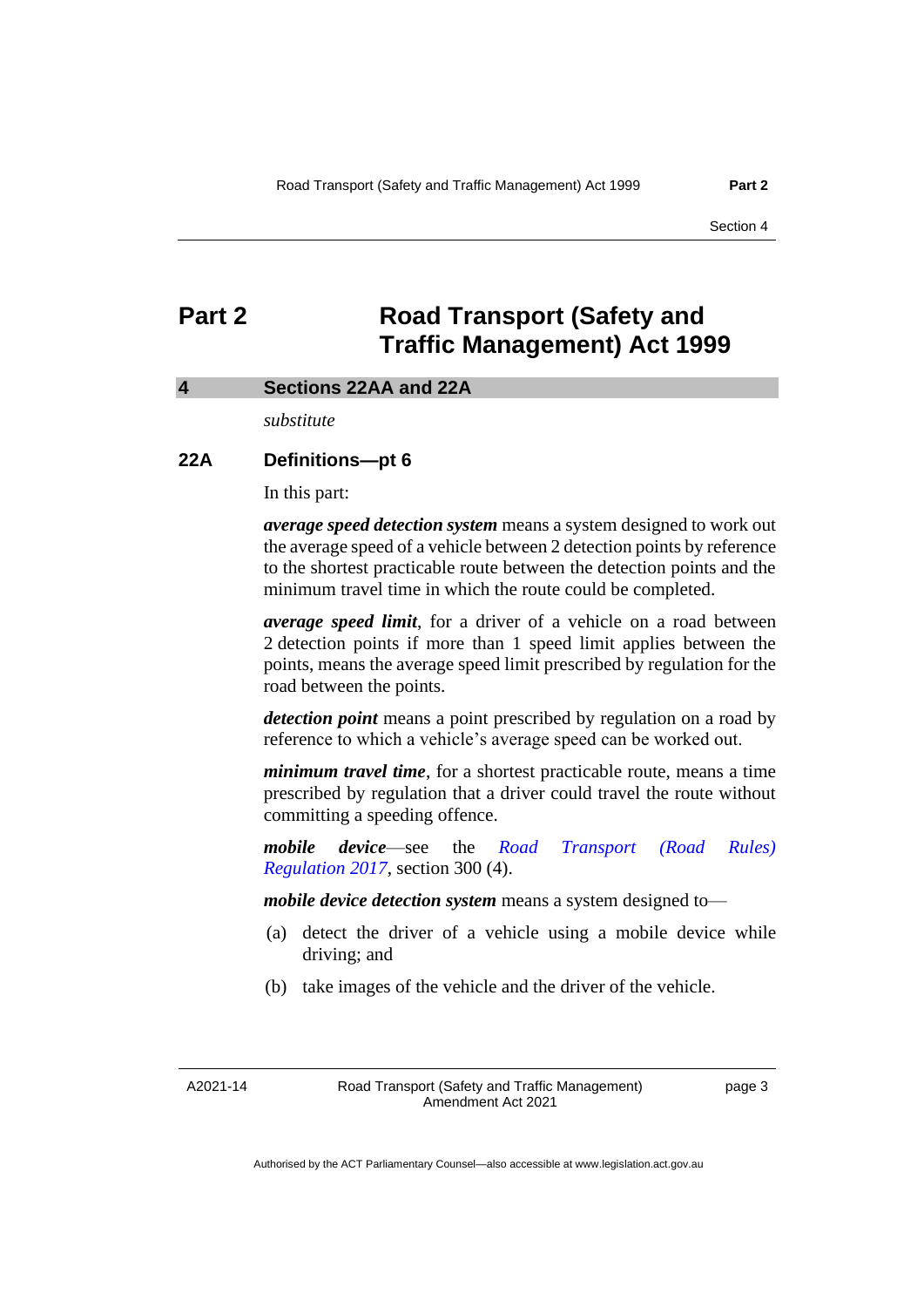*shortest practicable distance* means the distance between 2 detection points prescribed by regulation as the shortest distance between the points that a vehicle's driver could use to travel on a road between the points without contravening a provision of the road transport legislation.

*shortest practicable route*, between 2 detection points, means a route prescribed by regulation, used to determine the minimum travel time between the points.

*speeding offence* means an offence against a provision of the road transport legislation of failing to obey a speed limit.

*speed measuring device* means a device designed to measure the speed at which a vehicle is travelling.

#### <span id="page-7-0"></span>**5 Sections 23, 23A to 23C and 24**

*substitute*

#### **23 Meaning of** *traffic offence detection device*

- (1) For this Act, a *traffic offence detection device* means a device or system—
	- (a) designed to detect or take images of the following:
		- (i) a vehicle being driven in contravention of a provision of the road transport legislation;
		- (ii) the driver of a vehicle mentioned in subparagraph (i); and
	- (b) approved in accordance with a regulation made under section 24 (1).
- (2) However, subsection (1) (a) does not include a device or system designed only to detect or take images of a vehicle parked in contravention of a provision of the road transport legislation.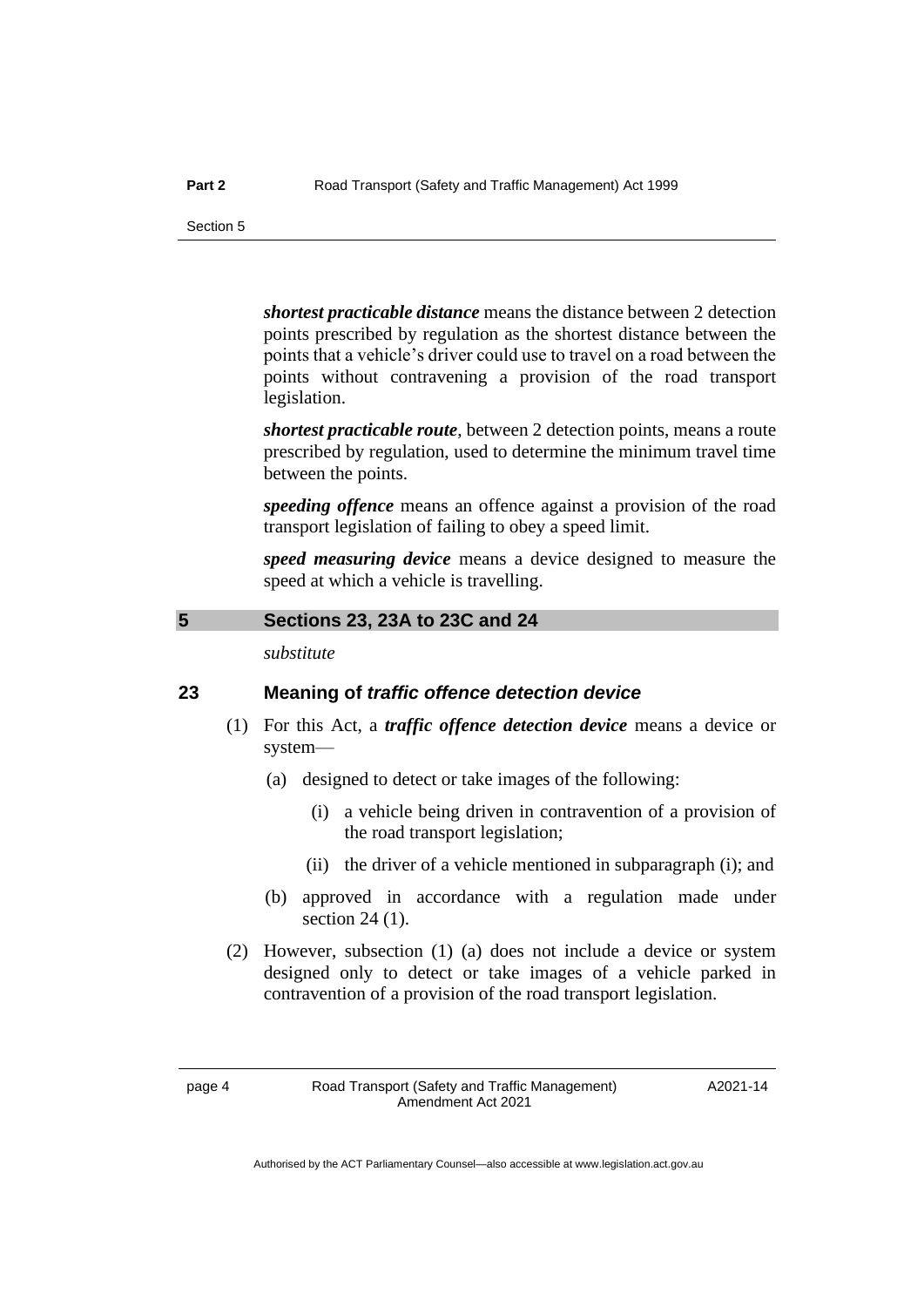#### **24 Regulation for approval etc of device or system**

- (1) A regulation may provide for the approval of a device or system designed to detect or take images of the following:
	- (a) a vehicle being driven in contravention of a provision of the road transport legislation;
	- (b) the driver of a vehicle mentioned in paragraph (a).
- (2) A regulation may provide for the following for a device or system mentioned in subsection (1):
	- (a) requirements for an image taken by the device or system;
	- (b) the requirements for testing, sealing, certification, maintenance or operation of the device or system;
	- (c) the approval of people to test, seal, certify, maintain or operate the device or system;
	- (d) the use, disclosure and retention of data collected by the device or system;
	- (e) requirements in relation to signage for the device or system.
	- *Note* Power to make a regulation includes power to make different provision in relation to different matters or different classes of matters (see [Legislation Act,](http://www.legislation.act.gov.au/a/2001-14) s 48).

### **Division 6.3 Traffic offence detection devices other matters**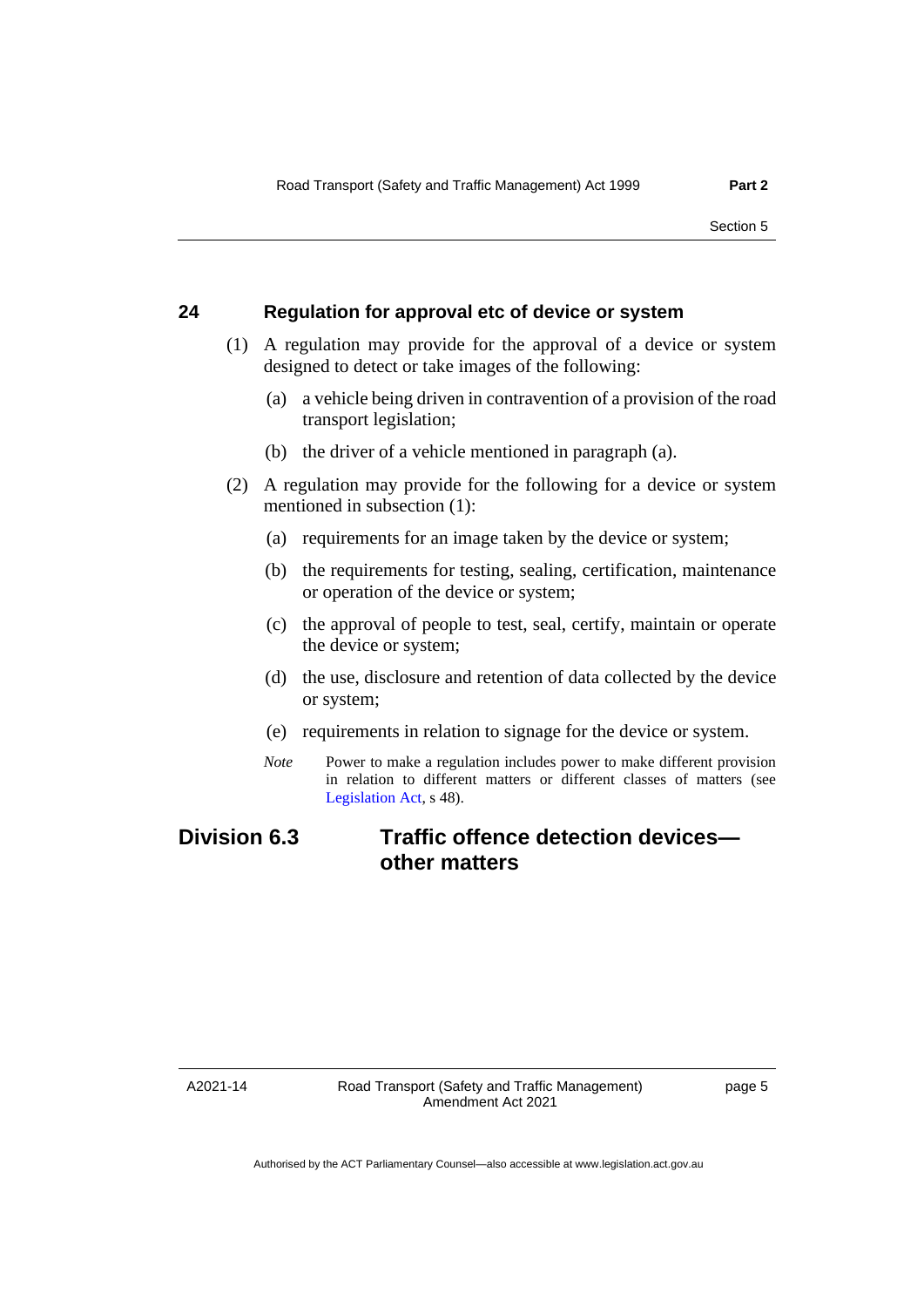#### <span id="page-9-0"></span>**6 Other forms of proof of speeding offences not excluded by s 24A Section 24B (2), example**

*omit*

an approved speed measuring device

*substitute* a speed measuring device

#### <span id="page-9-1"></span>**7 Use of camera detection devices and average speed detection systems Section 24C**

*omit*

#### <span id="page-9-2"></span>**8 Evidentiary certificates etc Section 25 (2) (b) and (c)**

*substitute*

- (b) anything done or not done in relation to a traffic offence detection device under—
	- (i) a regulation made under section 24 (2); or
	- (ii) an approval made in accordance with a regulation under section  $24$  (1);
- (c) the recording of an electronic file created by a traffic offence detection device: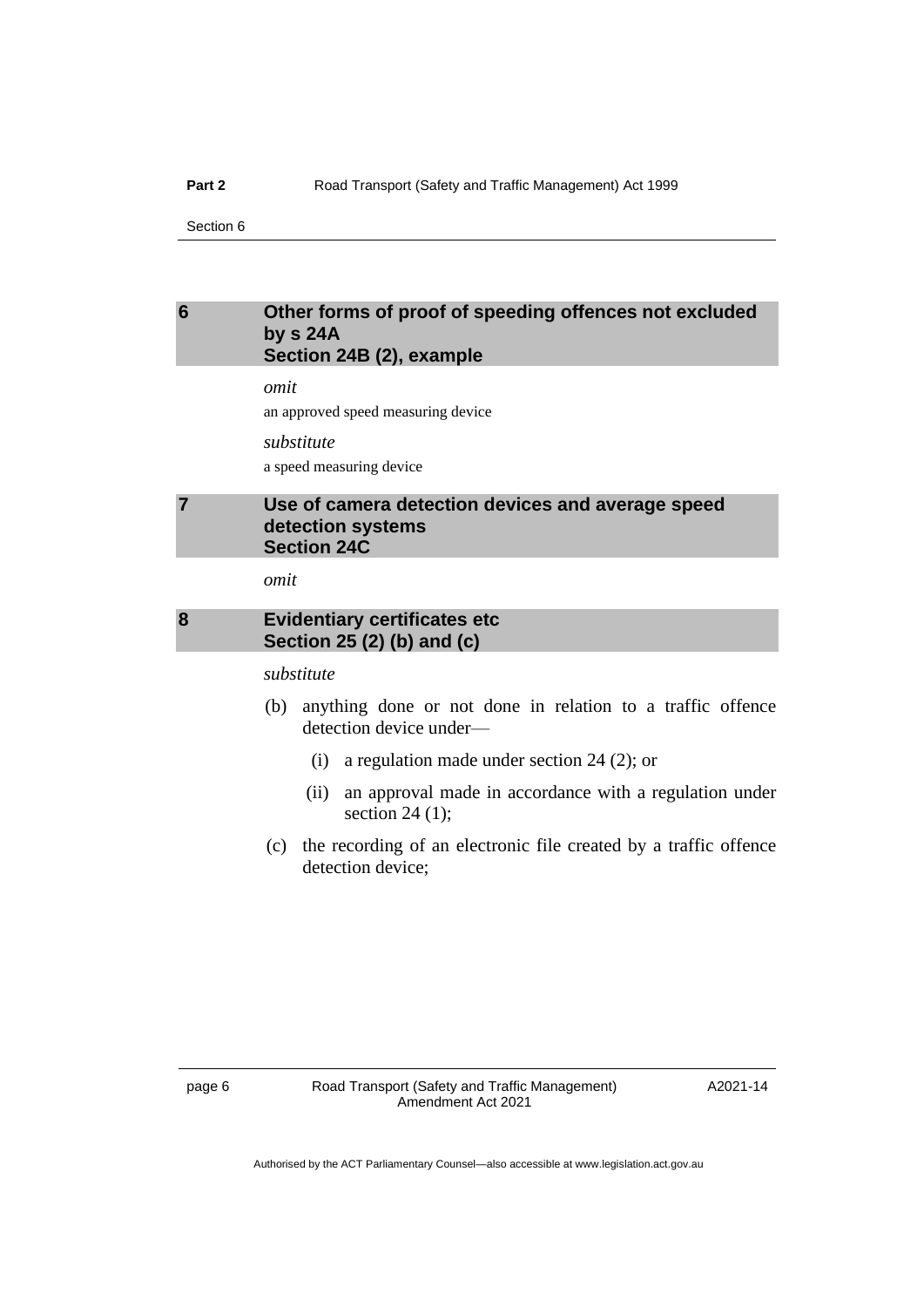<span id="page-10-0"></span>

| Section 25 (3) and (4) and note<br>9 |
|--------------------------------------|
|--------------------------------------|

#### *substitute*

- (3) Without limiting subsection (2), a certificate given for a traffic offence detection device may state any of the following matters:
	- (a) that the device has been tested, sealed, certified, maintained or operated as required or permitted by the following:
		- (i) a regulation made under section  $24$  (2) (b);
		- (ii) an approval made in accordance with a regulation under section  $24$  (1);
	- (b) the results of a test of the device under paragraph (a) at a stated time or within a stated period, including—
		- (i) the accuracy, or accuracy to a stated extent, of the device; or
		- (ii) if the device was working properly within the stated period;
	- (c) that a stated image, or series of images, is an accurate copy of an image, or series of images, taken by the device—
		- (i) at a stated date, time and place; or
		- (ii) within a stated period;
	- (d) if the device is a speed measuring device—a measurement of speed obtained by the use of the device.
- (4) An image stated by a certificate given under subsection (2) to be an accurate copy of an image or any 1 of a series of images taken by a traffic offence detection device is evidence of everything indicated on, or shown by, the image.
	- *Note* Information etc that is indicated on an image includes information accompanying or reasonably associated with the image (see dict, def *indicated on*).

A2021-14

Road Transport (Safety and Traffic Management) Amendment Act 2021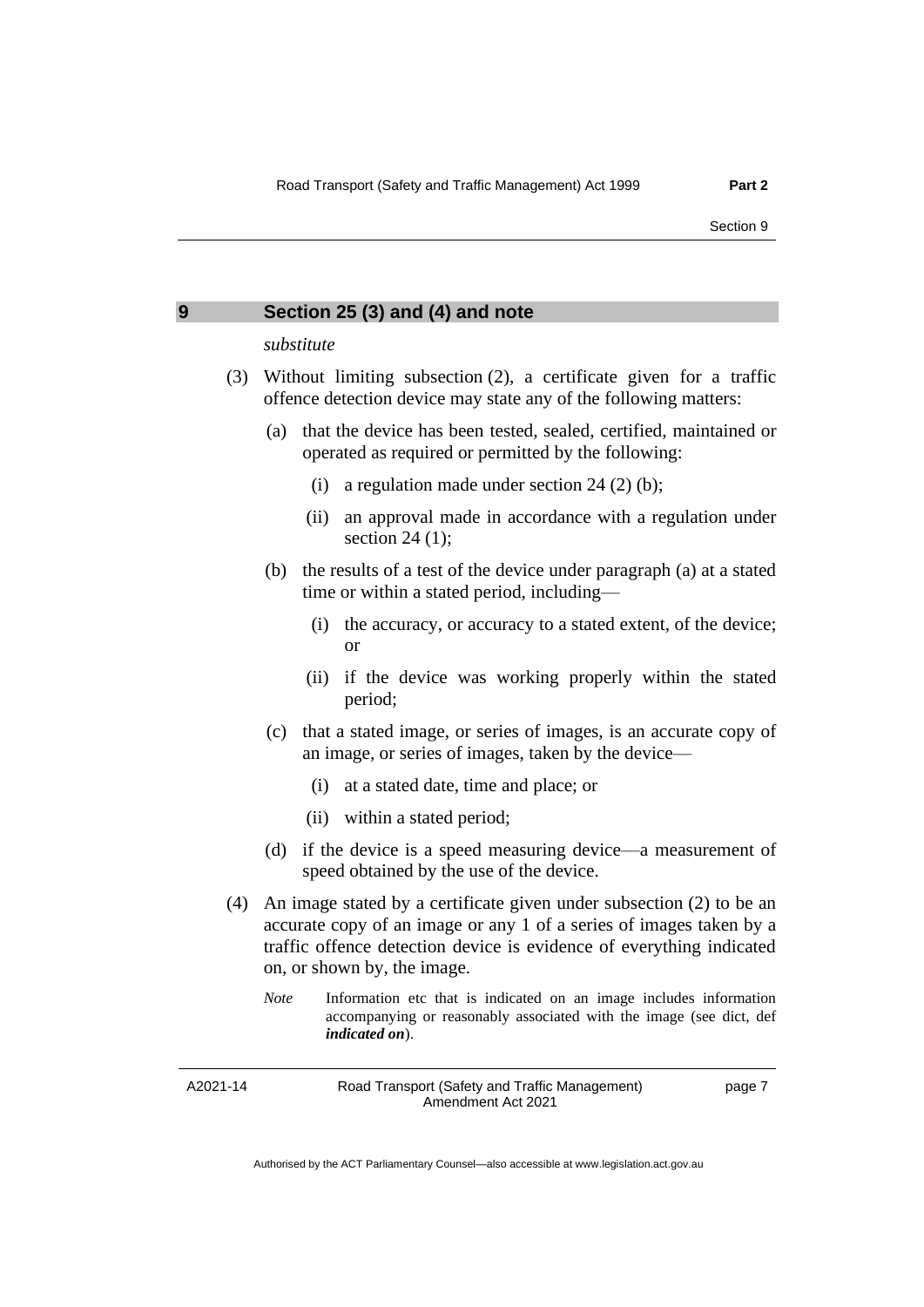#### <span id="page-11-0"></span>**10 New section 25 (5) (da)**

#### *insert*

(da) if the information indicates the use of a mobile device by the driver of the vehicle—that the vehicle was moving, or stationary, but not parked when the image was taken;

<span id="page-11-1"></span>**11 Section 25 (6)**

*omit*

#### <span id="page-11-2"></span>**12 New section 25 (11)**

*insert*

(11) In this section:

*image* includes a video recording.

<span id="page-11-3"></span>

| Sections 29 to 29C |
|--------------------|

*substitute*

#### **29 Use, retention and disclosure of data by road transport authority and other people**

- (1) The road transport authority may use or disclose data collected in relation to a traffic offence detection device only—
	- (a) in connection with the enforcement of the road transport legislation; or

#### **Examples**

- 1 disclosure to a police officer for issuing an infringement notice
- 2 disclosure to a prosecutor preparing prosecutions
- 3 disclosure to or use by a contractor engaged to provide services in relation to the operation of a traffic offence detection device
- 4 use of data to test and maintain a traffic offence detection device

page 8 Road Transport (Safety and Traffic Management) Amendment Act 2021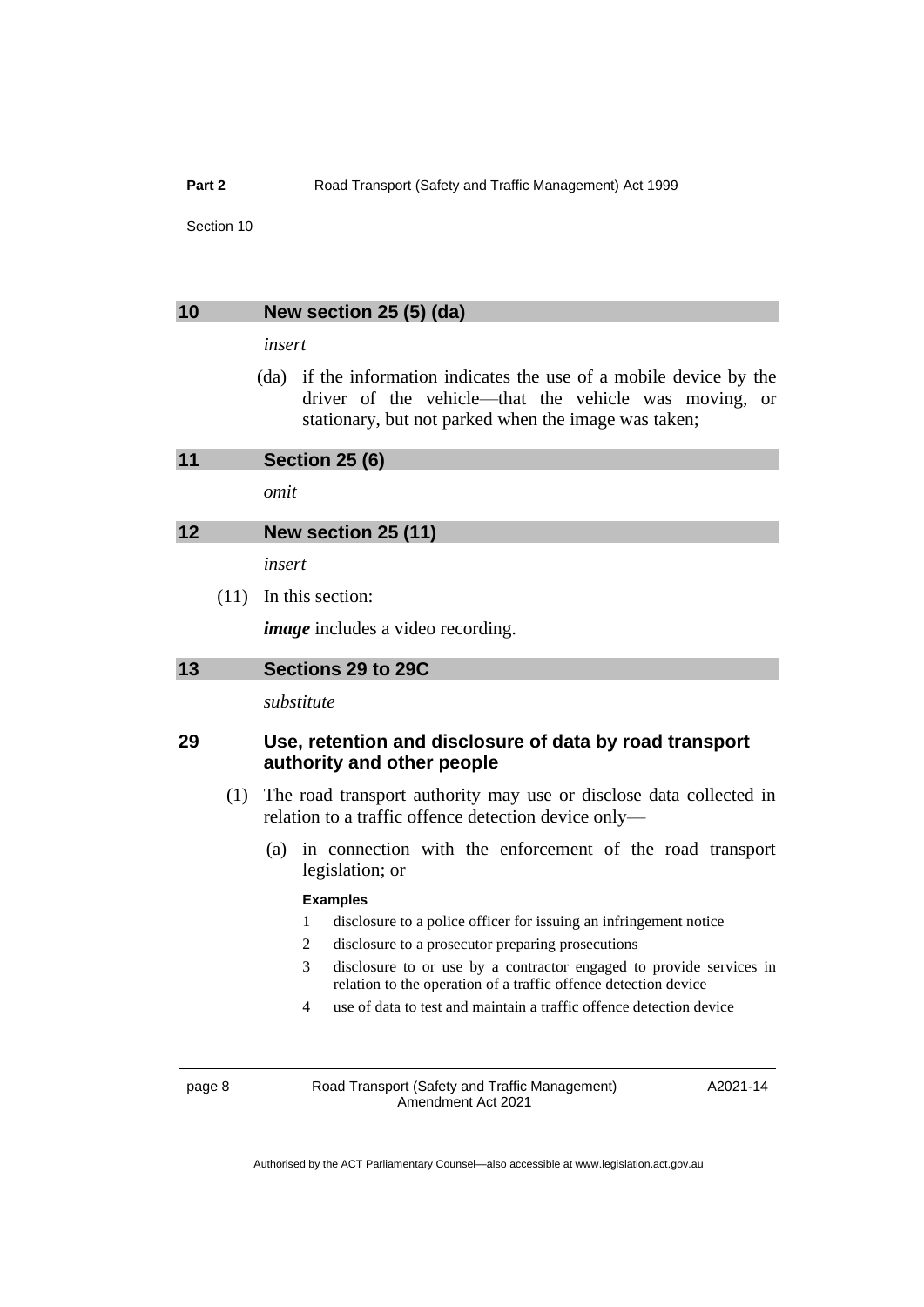- (b) to issue a written warning in connection with the enforcement of the road transport legislation; or
- (c) if the use or disclosure of the data is reasonably necessary for the enforcement of the criminal law or a law imposing a monetary penalty; or
- (d) for research relating to improving road safety and transport efficiency, but only if identifying information about people cannot be ascertained from the data; or
- (e) if the use or disclosure of the data is required or authorised by—
	- (i) a law of the Territory; or

#### **Example**

a person asks for a copy of an image under s 27

- (ii) a law of the Commonwealth; or
- (iii) an order of a court of competent jurisdiction.
- (2) A person to whom data collected by a traffic offence detection device is disclosed under subsection (1)—
	- (a) may use the data only for the purpose for which it was disclosed and in accordance with any applicable laws; and
	- (b) must not retain the data for longer than required by or for that purpose, or as required by law; and
	- (c) must not disclose the data to someone else unless the disclosure is required or authorised by—
		- (i) a law of the Territory; or
		- (ii) a law of the Commonwealth; or
		- (iii) an order of a court of competent jurisdiction.

A2021-14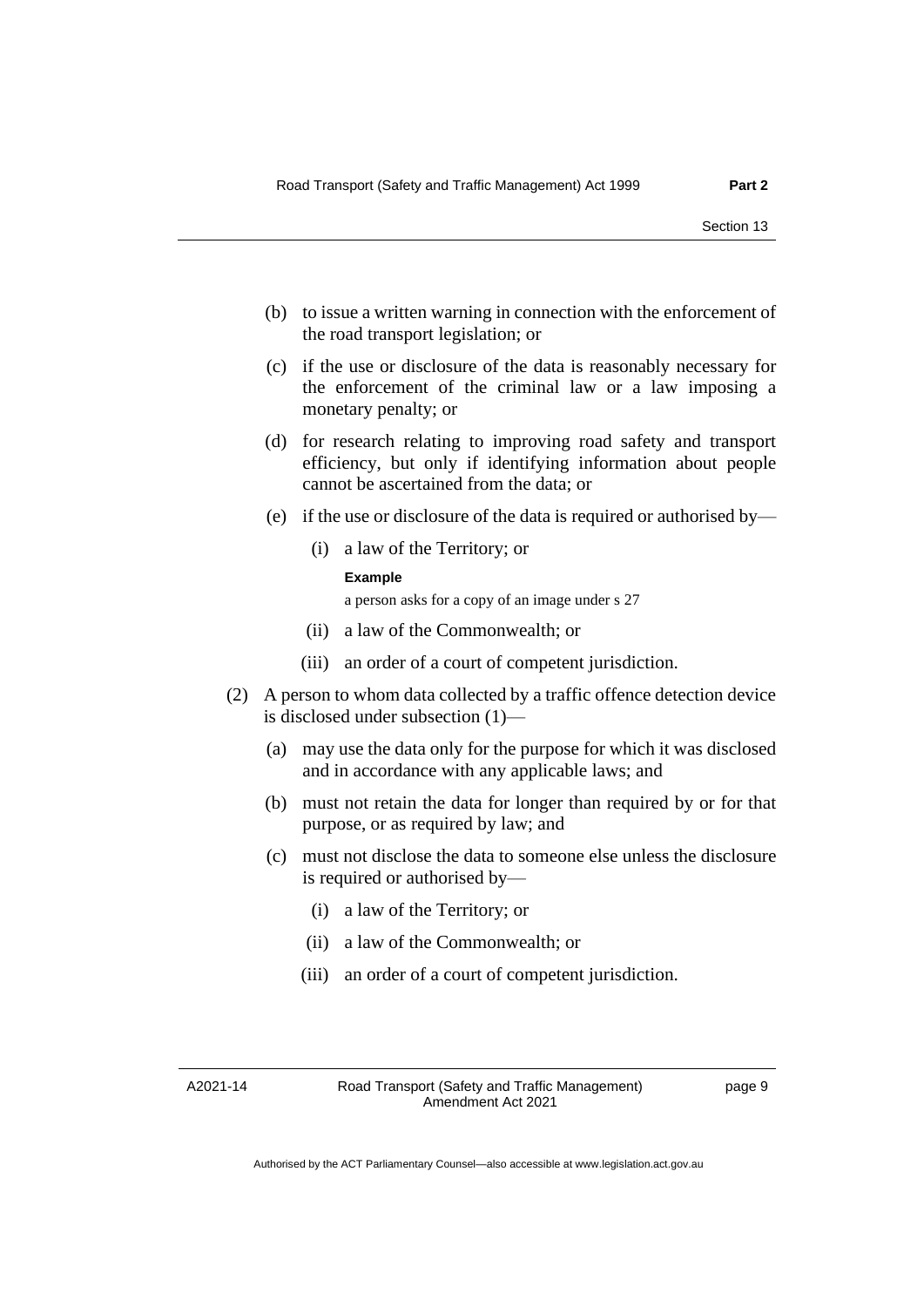- (3) A person mentioned in subsection (2) includes a contractor engaged to operate a traffic offence detection device.
	- *Note* A public sector agency must not enter into a government contract unless the contract contains appropriate provisions for privacy protections (see *[Information Privacy Act 2014](http://www.legislation.act.gov.au/a/2014-24)*, s 21).
- (4) The road transport authority, and any person to whom data collected by a traffic offence detection device is disclosed under this section, must ensure that the data is protected by security safeguards that are reasonable in the circumstances to prevent—
	- (a) loss; and
	- (b) unauthorised access, use, modification or disclosure; and
	- (c) other misuse.
- (5) In this section:

*data* includes an image or a series of images.

*law of the Territory*, in relation to data collected by a traffic offence detection device, means a law that expressly requires or authorises the use of the data.

#### <span id="page-13-0"></span>**14 Dictionary, definitions**

*omit the definitions of approved average speed detection system approved camera detection device approved speed measuring device*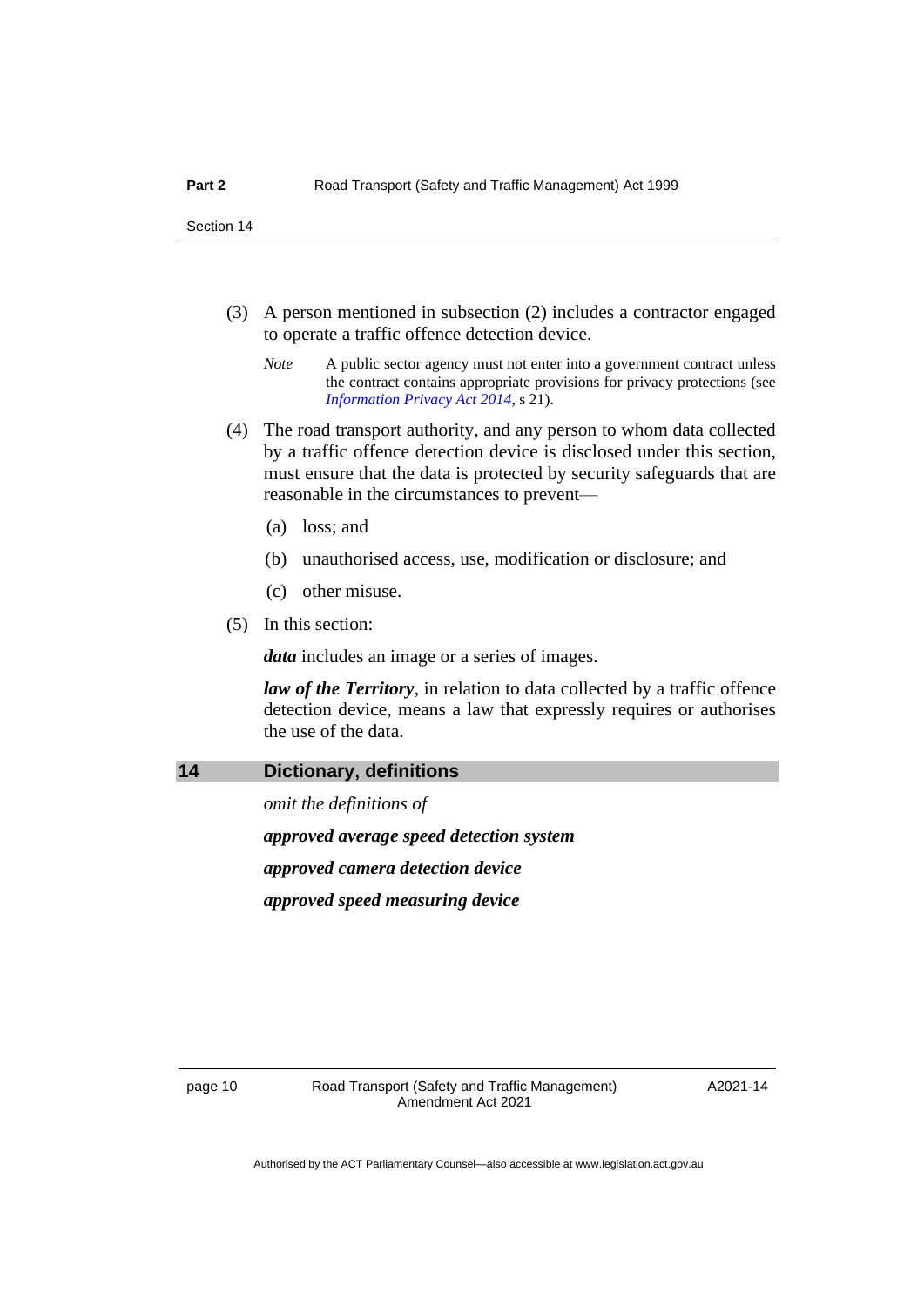#### <span id="page-14-0"></span>**15 Dictionary, definitions of** *average speed detection system* **and** *average speed limit*

#### *substitute*

*average speed detection system*, for part 6 (Traffic offence detection devices)—see section 22A.

*average speed limit*, for a driver of a vehicle on a road between 2 detection points if more than 1 speed limit applies between the points, for part 6 (Traffic offence detection devices)—see section 22A.

#### <span id="page-14-1"></span>**16 Dictionary, definition of** *camera detection device*

*omit*

### <span id="page-14-2"></span>**17 Dictionary, definitions of** *detection point* **and** *indicated on substitute*

*detection point*, for part 6 (Traffic offence detection devices)—see section 22A.

*indicated on*, an image of a vehicle or the driver of a vehicle taken by a traffic offence detection device, includes accompanying or reasonably associated with the image.

#### <span id="page-14-3"></span>**18 Dictionary, new definitions**

*insert*

*minimum travel time*, for a shortest practicable route, for part 6 (Traffic offence detection devices)—see section 22A.

*mobile device*, for part 6 (Traffic offence detection devices)—see the *[Road Transport \(Road Rules\) Regulation](http://www.legislation.act.gov.au/sl/2017-43) 2017*, section 300 (4).

*mobile device detection system*, for part 6 (Traffic offence detection devices)—see section 22A.

A2021-14

Road Transport (Safety and Traffic Management) Amendment Act 2021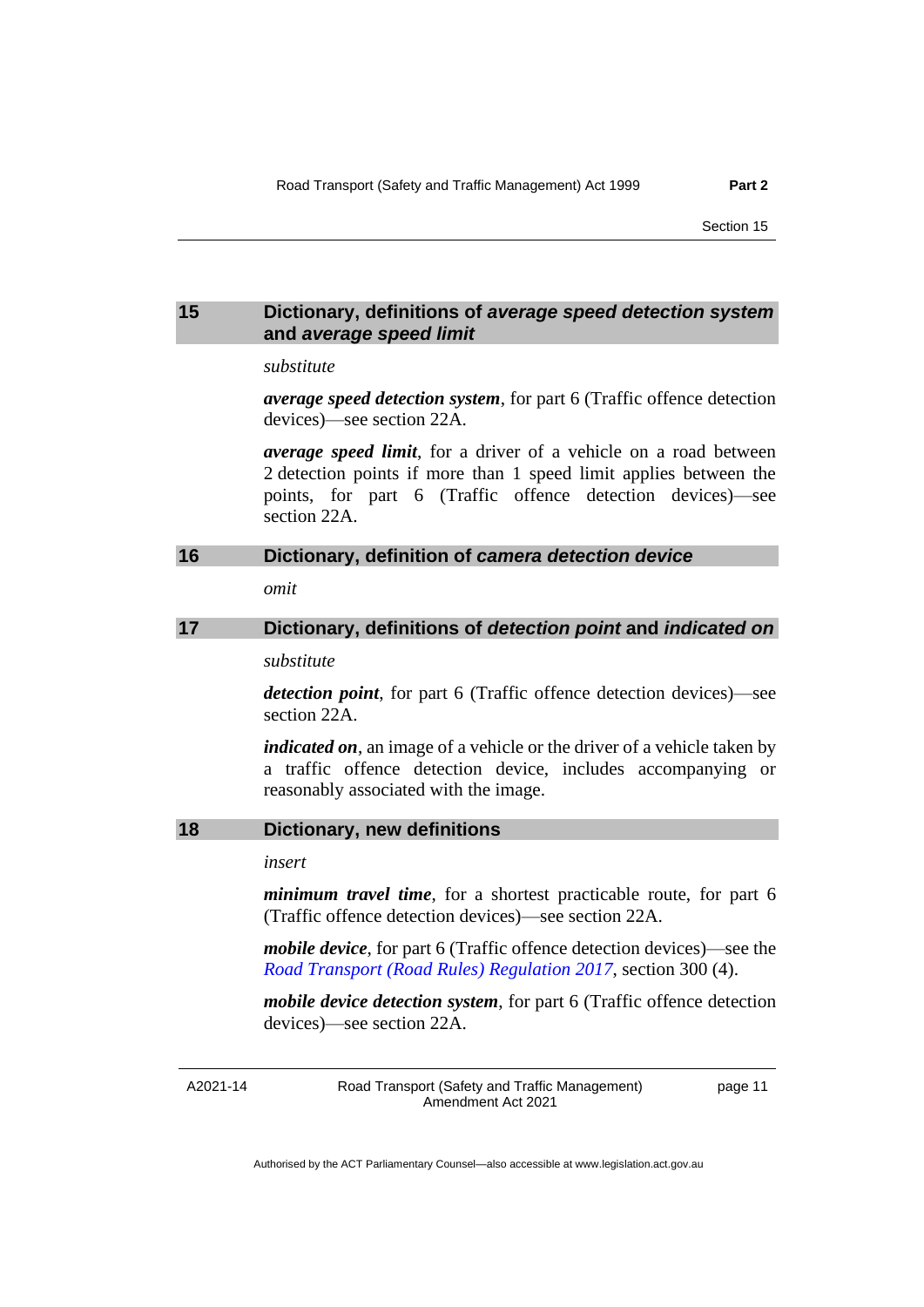#### **Part 2** Road Transport (Safety and Traffic Management) Act 1999

Section 19

#### <span id="page-15-0"></span>**19 Dictionary, definition of** *relevant information*

*omit*

#### <span id="page-15-1"></span>**20 Dictionary, definitions of** *shortest practicable distance* **etc**

*substitute*

*shortest practicable distance*, for part 6 (Traffic offence detection devices)—see section 22A.

*shortest practicable route*, between 2 detection points, for part 6 (Traffic offence detection devices)—see section 22A.

*speeding offence*, for part 6 (Traffic offence detection devices)—see section 22A.

*speed measuring device*, for part 6 (Traffic offence detection devices)—see section 22A.

*traffic offence detection device*—see section 23.

A2021-14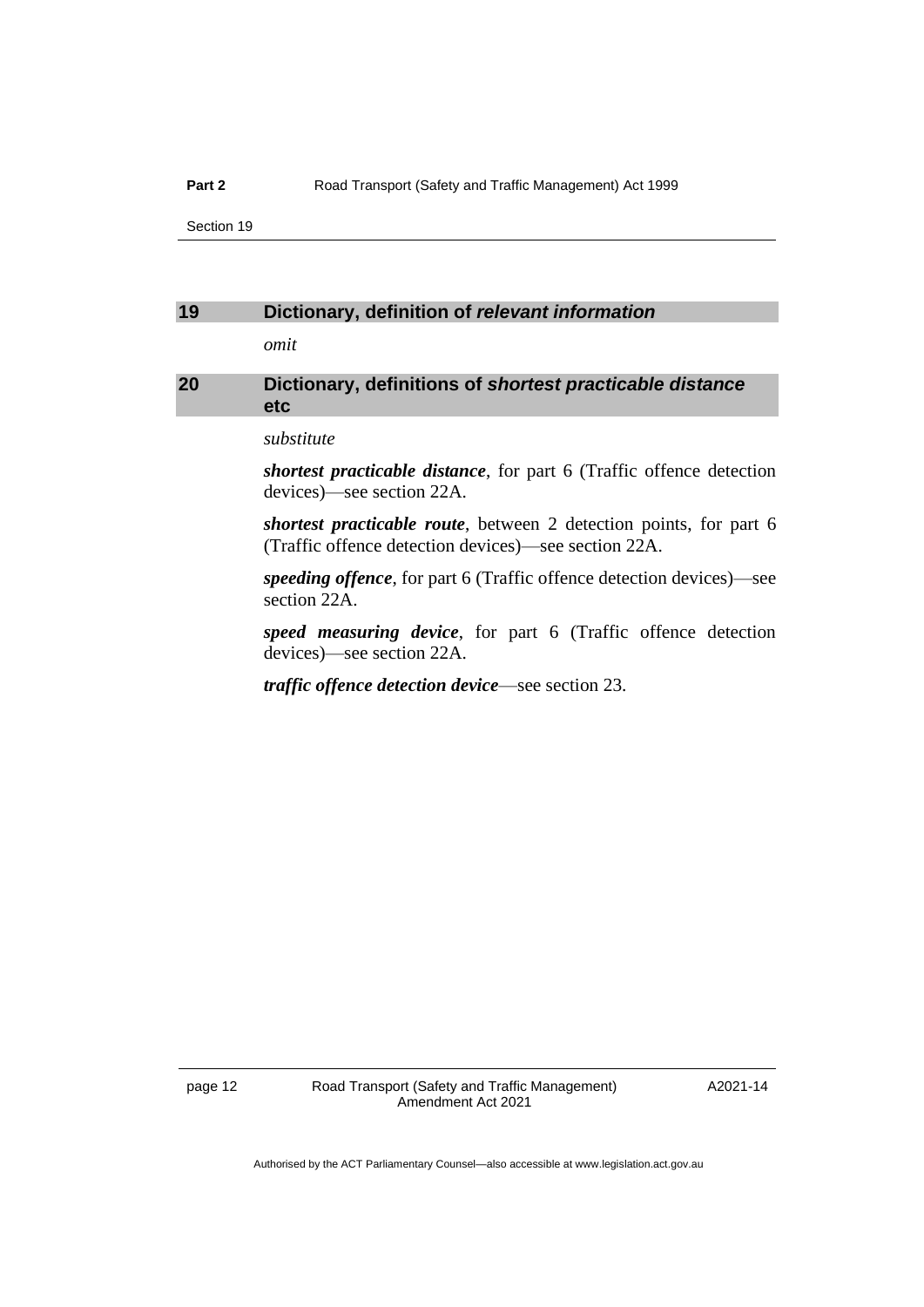### <span id="page-16-0"></span>**Part 3 Road Transport (Safety and Traffic Management) Regulation 2017**

#### <span id="page-16-1"></span>**21 Part 5**

*substitute*

### **Part 5 Traffic offence detection devices**

#### **12 Average speed detection systems—Act, s 22A**

- (1) For the [Act,](https://legislation.act.gov.au/a/1999-80/) section 22A, definition of *average speed limit*, the average speed limit for the road between 2 detection points mentioned in an item in schedule 1, part 1.2, column 2 is the speed mentioned in column 6 for the item.
- (2) For the [Act,](https://legislation.act.gov.au/a/1999-80/) section 22A, definition of *detection point*, the points mentioned in schedule 1, part 1.2, column 2 are prescribed.
- (3) For the [Act,](https://legislation.act.gov.au/a/1999-80/) section 22A, definition of *shortest practicable distance*, the distance mentioned in an item in schedule 1, part 1.2, column 3 is the shortest practicable distance between the 2 detection points mentioned in column 2 for the item.
- (4) For the [Act,](https://legislation.act.gov.au/a/1999-80/) section 22A, definition of *shortest practicable route*, the shortest practicable route mentioned in an item in schedule 1, part 1.2, column 4 is the route used to work out the shortest practicable distance mentioned in column 3 for the item.
- (5) For the [Act,](https://legislation.act.gov.au/a/1999-80/) section 22A, definition of *minimum travel time*, the minimum time that a vehicle's driver could take to drive the vehicle on the route mentioned in an item in schedule 1, part 1.2, column 4 is the time mentioned in column 5 for the item.

A2021-14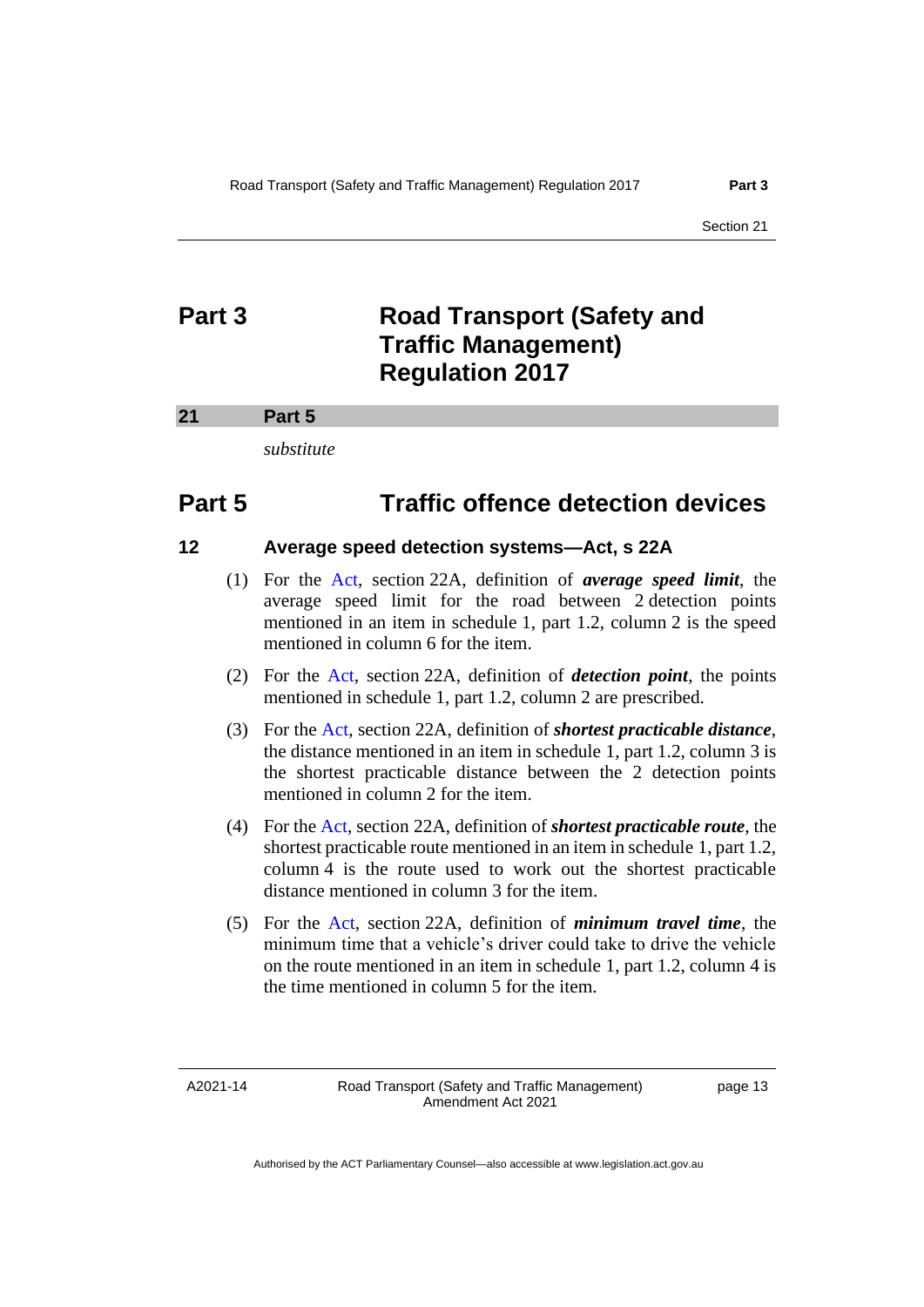#### **13 Approval of traffic offence detection devices—Act, s 24**

- (1) The road transport authority may approve any of the following as a traffic offence detection device:
	- (a) an average speed detection system;
	- (b) a mobile device detection system;
	- (c) a speed measuring device;
	- (d) another kind of device or system that detects or takes images of the following:
		- (i) a vehicle being driven in contravention of a provision of the road transport legislation;
		- (ii) the driver of a vehicle mentioned in subparagraph (i).
- (2) An approval is a disallowable instrument.
- (3) However, the road transport authority must not approve a device or system as a traffic offence detection device unless satisfied on reasonable grounds that the device or system is capable of complying with section 15 (Requirements for images taken by traffic offence detection devices—Act, s 24 (2) (a)).
- (4) Subsection (3) does not—
	- (a) limit the matters that may be indicated on or shown by an image taken by a traffic offence detection device; or
	- (b) limit the information included in an electronic file created by a traffic offence detection device; or
	- (c) require a traffic offence detection device to be operated by a person.
	- *Note* Information etc that is indicated on an image includes information accompanying or reasonably associated with the image (see dict, def *indicated on*).

#### page 14 Road Transport (Safety and Traffic Management) Amendment Act 2021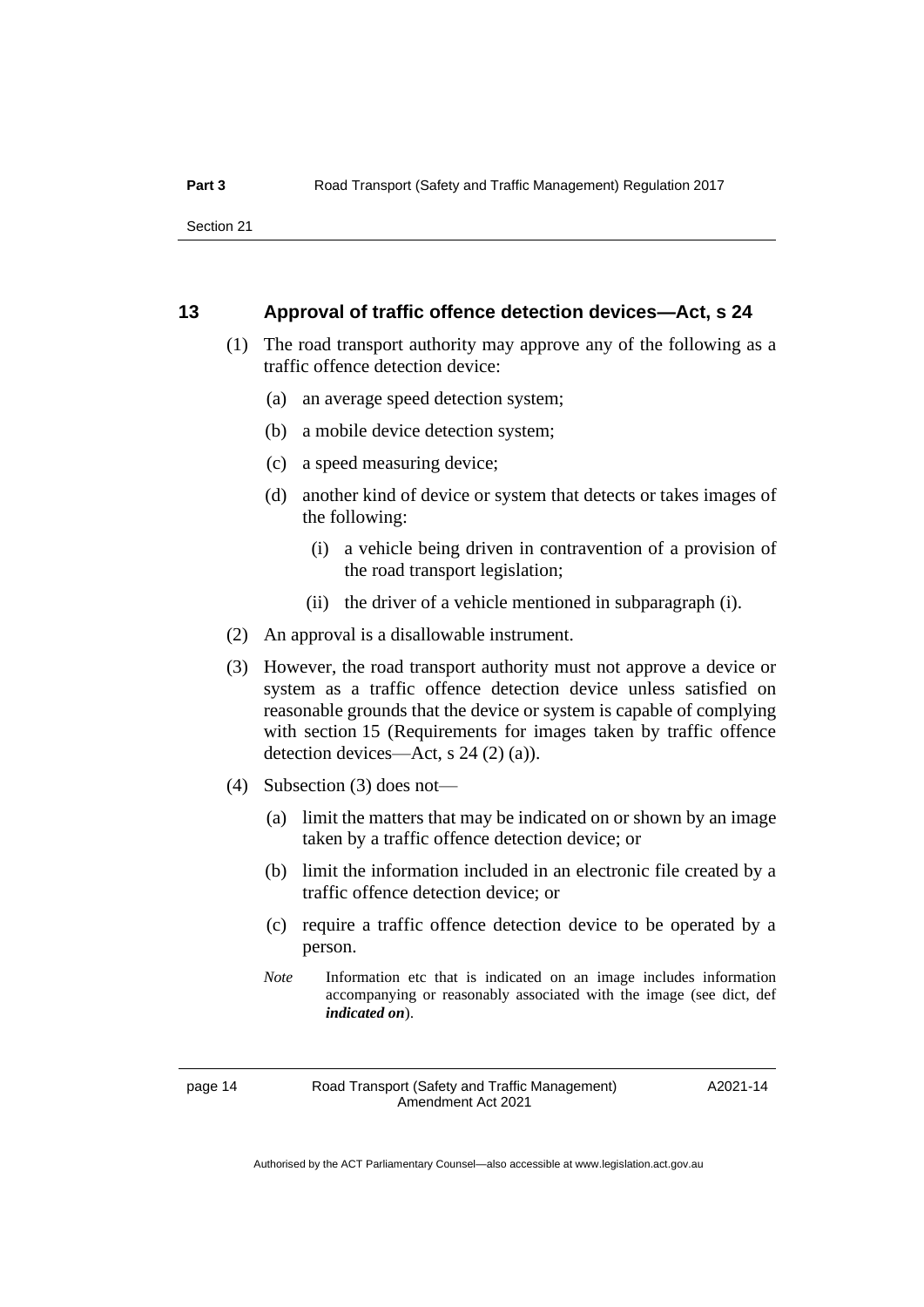#### **14 Approval of police vehicle speedometer—Act, s 24 (1)**

- (1) The chief police officer may approve a speed measuring device fitted to a vehicle driven by a police officer as a traffic offence detection device.
- (2) An approval is a notifiable instrument.

#### **15 Requirements for images taken by traffic offence detection devices—Act, s 24 (2) (a) and (d)**

- (1) An image of a vehicle or the driver of a vehicle, taken by a traffic offence detection device, must—
	- (a) include the following information:
		- (i) the date and time when, and place where, the image was taken;
		- (ii) if the traffic offence detection device is operated by a person—the person responsible for the operation of the device when the image was taken;
		- (iii) if the vehicle is being driven in contravention of a provision of the road transport legislation about traffic lights—
			- (A) the general direction and lane in which the vehicle is being driven; and
			- (B) the time a red traffic light or red traffic arrow facing the driver of the vehicle is showing before the driver contravenes the provision;
		- (iv) if the driver of the vehicle is detected committing a speeding offence—
			- (A) the speed measuring device component of the traffic offence detection device; and

A2021-14

Road Transport (Safety and Traffic Management) Amendment Act 2021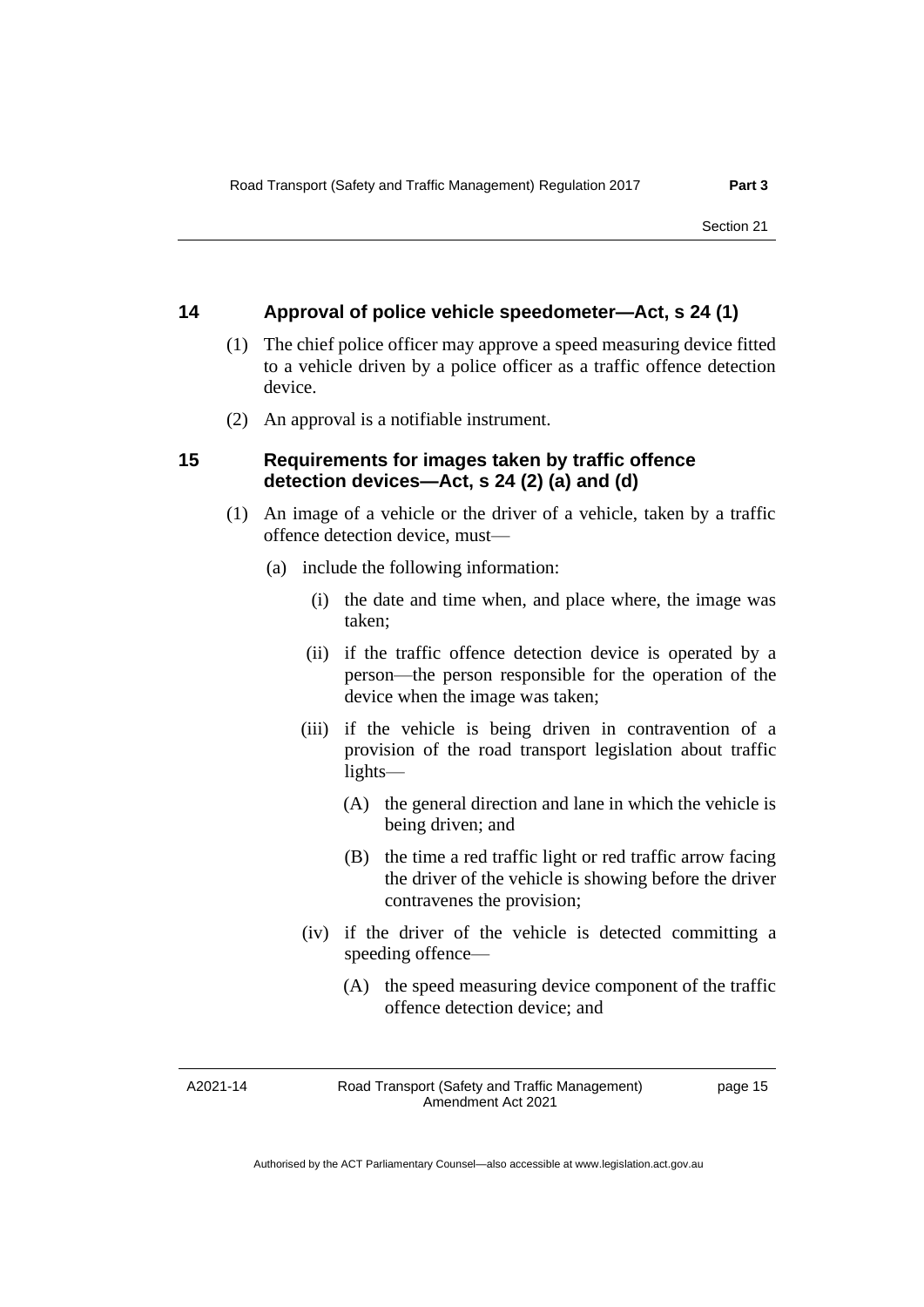- (B) the speed limit applying to the driver of the vehicle for the length of road where the driver was driving when the image is taken; and
- (C) the speed at which the driver of the vehicle was driving when the image is taken;
- (v) any other information the road transport authority considers appropriate; and
- (b) be capable of—
	- (i) showing the vehicle or its numberplate; and
	- (ii) for a traffic offence detection device designed to take an image of the driver—showing the driver of the vehicle; and
- (c) comply with any other requirement stated in the approval under section 13 for the device (including the meaning of codes and other information indicated on the image).
- (2) For a traffic offence detection device designed to take an image of the driver of a vehicle, as far as practicable, the image must only show as much of the driver as is necessary to show the person in contravention of a provision of the road transport legislation.
- (3) An image and any data associated with an image taken by a traffic offence detection device must be encrypted.
- (4) If an image taken by a traffic offence detection device does not show a contravention of a provision of the road transport legislation, the image and any data associated with the image must be destroyed as soon as possible.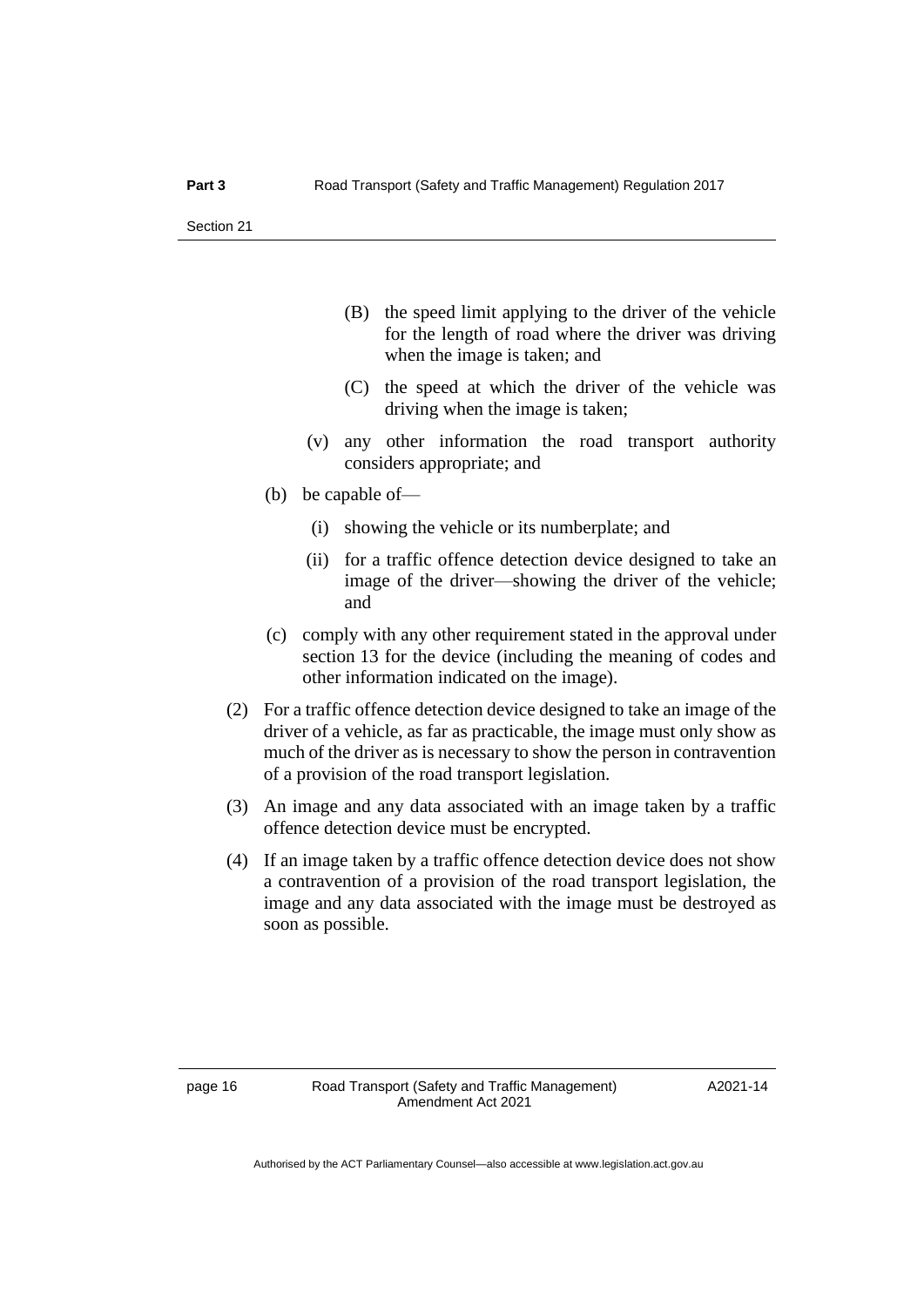- (5) Subsection (4) does not apply if—
	- (a) the image is de-identified for the purposes of collection under the [Act,](https://legislation.act.gov.au/a/1999-80/) section 29 $(1)$  $(d)$ ; or
		- *Note* Section 29 (1) (d) of the Act is a provision about the collection of data for research relating to improving road safety and transport efficiency.
	- (b) the image is 1 of a series of images of which another image shows a contravention of a provision of the road transport legislation.
- (6) In this section:

*image* includes a video recording.

#### **16 Testing and maintenance requirements—Act, s 24 (2) (b)**

- (1) This section applies to a traffic offence detection device that is—
	- (a) an average speed detection system; or
	- (b) a speed measuring device.
- (2) The device must be tested by a testing authority at least every 12 months—
	- (a) to determine if it is operating—
		- (i) for a speed measuring device, or the speed measuring component of the device—
			- (A) if the device is operating in an area where the speed limit is over 100km/h—within an accuracy tolerance of 2%; or
			- (B) in any other case—within an accuracy tolerance of 2km/h; and
		- (ii) for an average speed detection system—within an accuracy tolerance of 2%; and

A2021-14

Road Transport (Safety and Traffic Management) Amendment Act 2021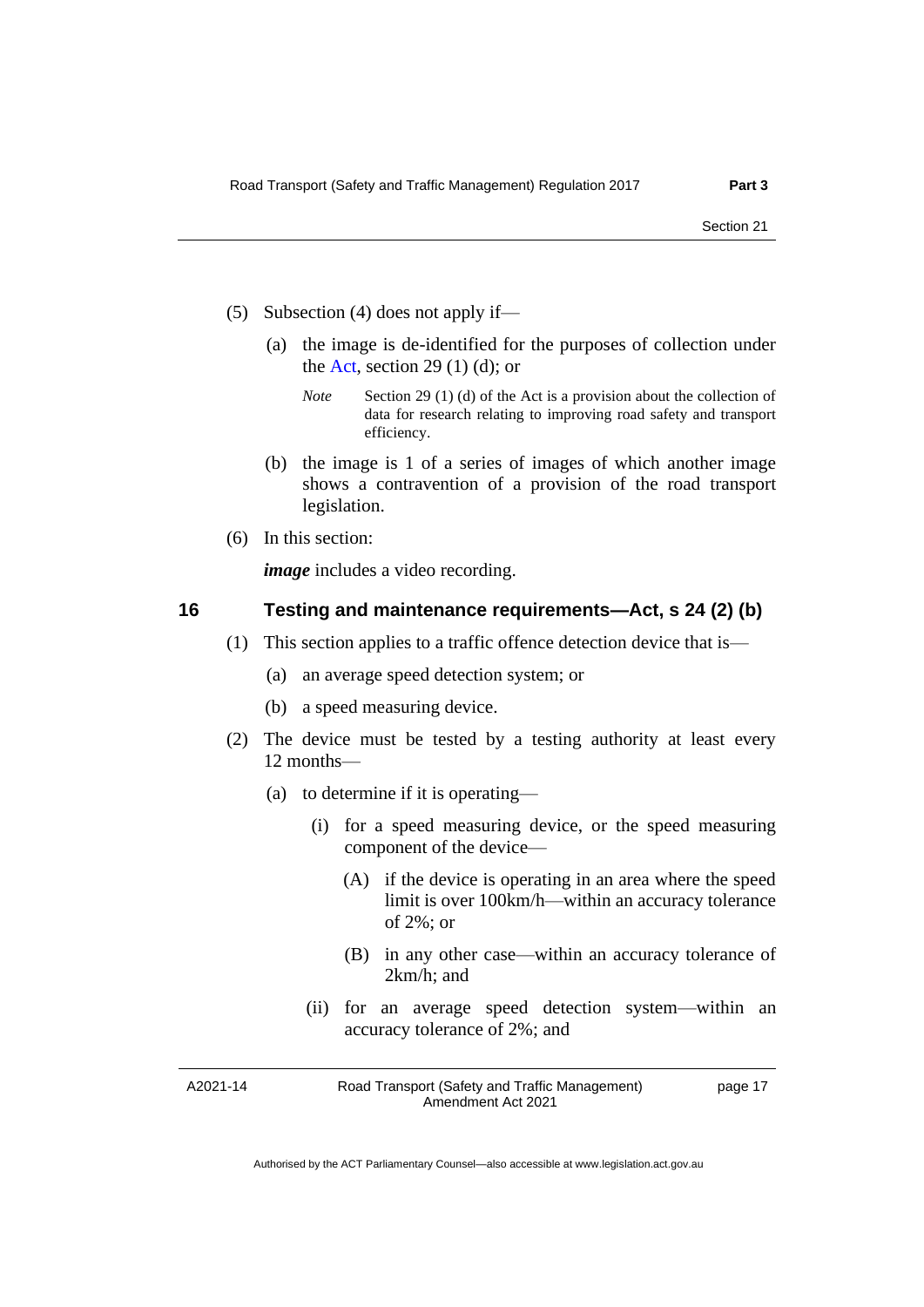- (b) in accordance with—
	- (i) any applicable Australian Standard for the device; and
	- (ii) any other requirement stated in an approval under section 13 for the device.
- (3) After testing the device, the testing authority must—
	- (a) seal the device in a way that—
		- (i) prevents any interference with the device; or
		- (ii) will show if the device has been interfered with; and
	- (b) issue a certificate that states—
		- (i) the serial number for the device ; and
		- (ii) the date and time when the testing was done; and
		- (iii) the results of the testing.

#### **17 Testing and maintenance requirements for police vehicle speedometer—Act, s 24 (2) (b)**

- (1) This section applies to a speed measuring device approved under section 14.
- (2) The device must be tested by a testing authority at least every 12 months to determine if it is operating—
	- (a) within an accuracy tolerance of 2%; and
	- (b) in accordance with any applicable Australian standard for the device.
- (3) A testing authority, after testing a device, must—
	- (a) seal the device in a way that—
		- (i) prevents any interference with the device; or
		- (ii) will show if the device has been interfered with; and

page 18 Road Transport (Safety and Traffic Management) Amendment Act 2021 A2021-14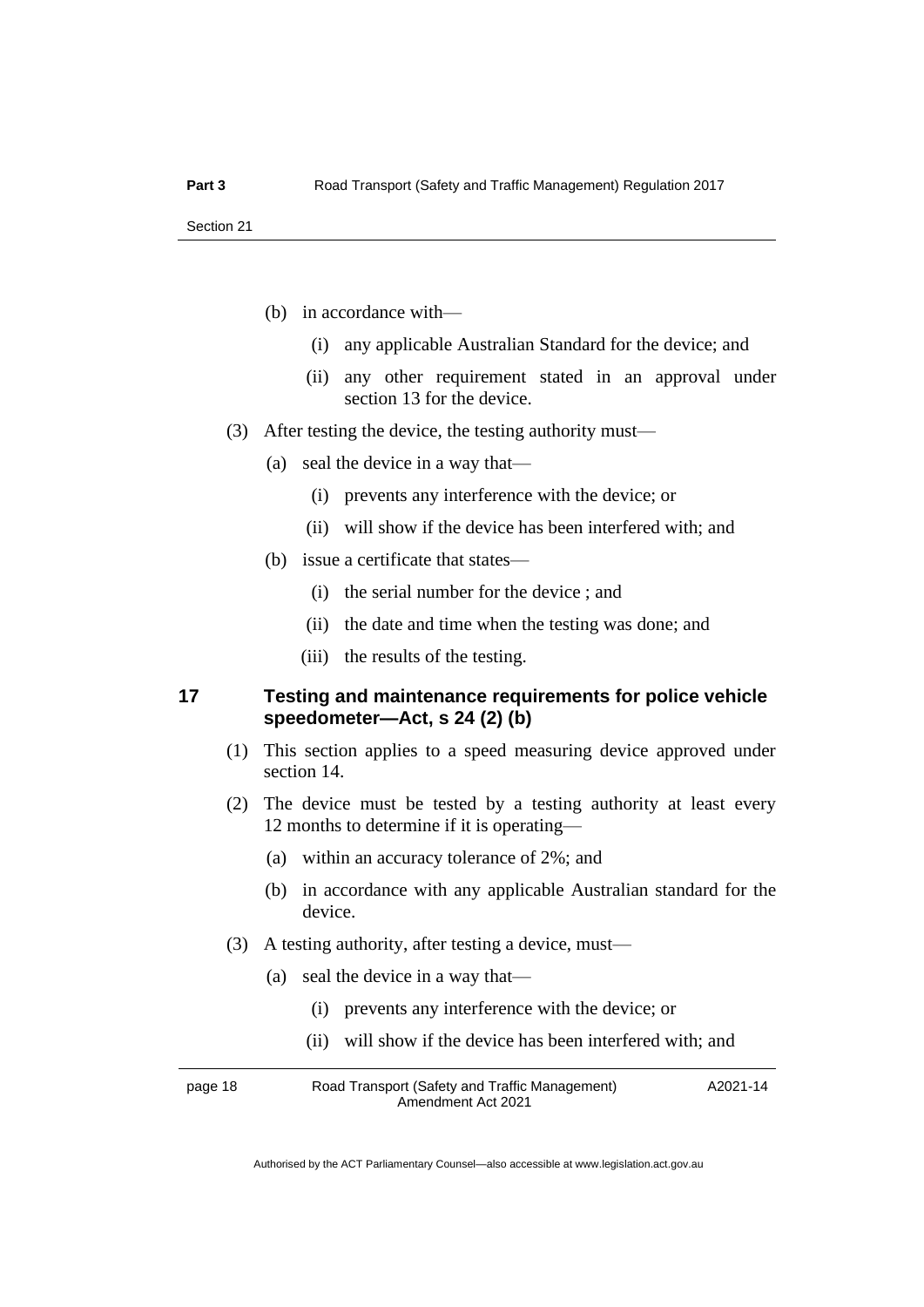- (b) issue a certificate that states—
	- (i) the serial number for the device tested; and
	- (ii) the date and time when the testing was completed; and
	- (iii) the results of the testing.

#### **18 Operation requirements—Act, s 24 (2) (b)**

- (1) A traffic offence detention device must be positioned, aimed, activated and operated in accordance with the manufacturer's specifications for the device.
- (2) A person approved under section 19 (2) must test a traffic offence detention device in accordance with—
	- (a) any requirement stated in an approval under section 13 for the device; and
	- (b) the manufacturer's specifications for the testing of the device if any of the following happen:
		- (i) the device is installed at a location;
		- (ii) the device is being operated for the first time, including after repair, reinstallation or replacement;
		- (iii) changes are made to the software used by the device.
- (3) For subsection (2) (b) (i), a device that is designed to be moved frequently is not installed at a location only because the device is moved to the location.

**Example—device designed to be moved frequently**

a speed camera van

A2021-14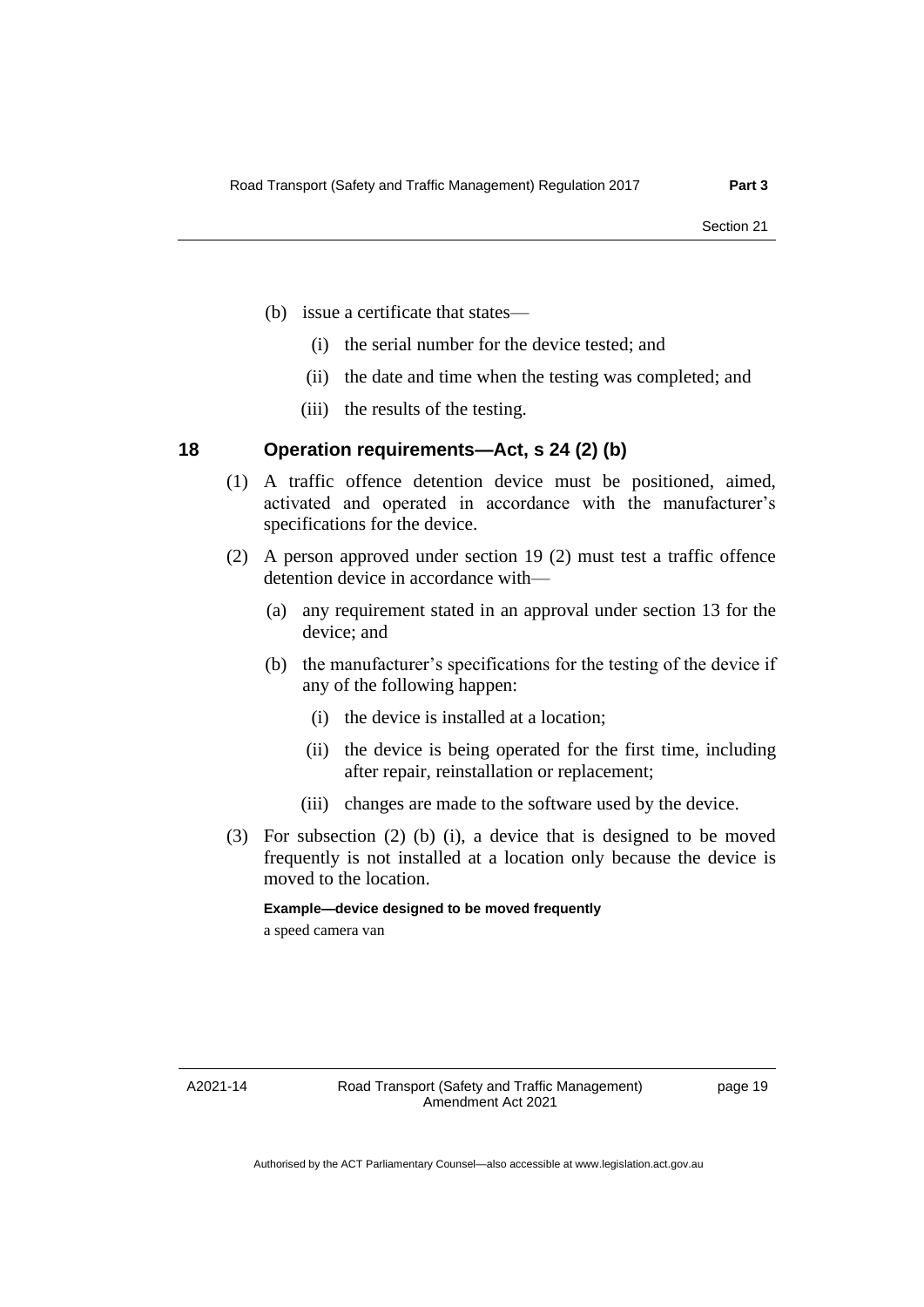#### **19 Approved people—Act, s 24 (2) (c)**

- (1) A police officer is approved to operate a traffic offence detection device.
- (2) The road transport authority may approve a person who is not a police officer to operate a traffic offence detection device.
- (3) An approval is a notifiable instrument.
- (4) The road transport authority may only approve a person under subsection (2) if the authority is satisfied that the person has appropriate qualifications to operate, or experience in the operation of, the traffic offence detection device.

#### **20 Traffic offence detection device signage—Act, s 24 (2) (e)**

- (1) For a traffic offence detection device that is an average speed detection system, the road transport authority must display a sign indicating that an average speed detection system is in use—
	- (a) not more than 100m before each detection point; and
	- (b) approximately halfway along the shortest practicable route between detection points.
- (2) Failure to comply with this section does not affect an infringement notice or a proceeding for a speeding offence.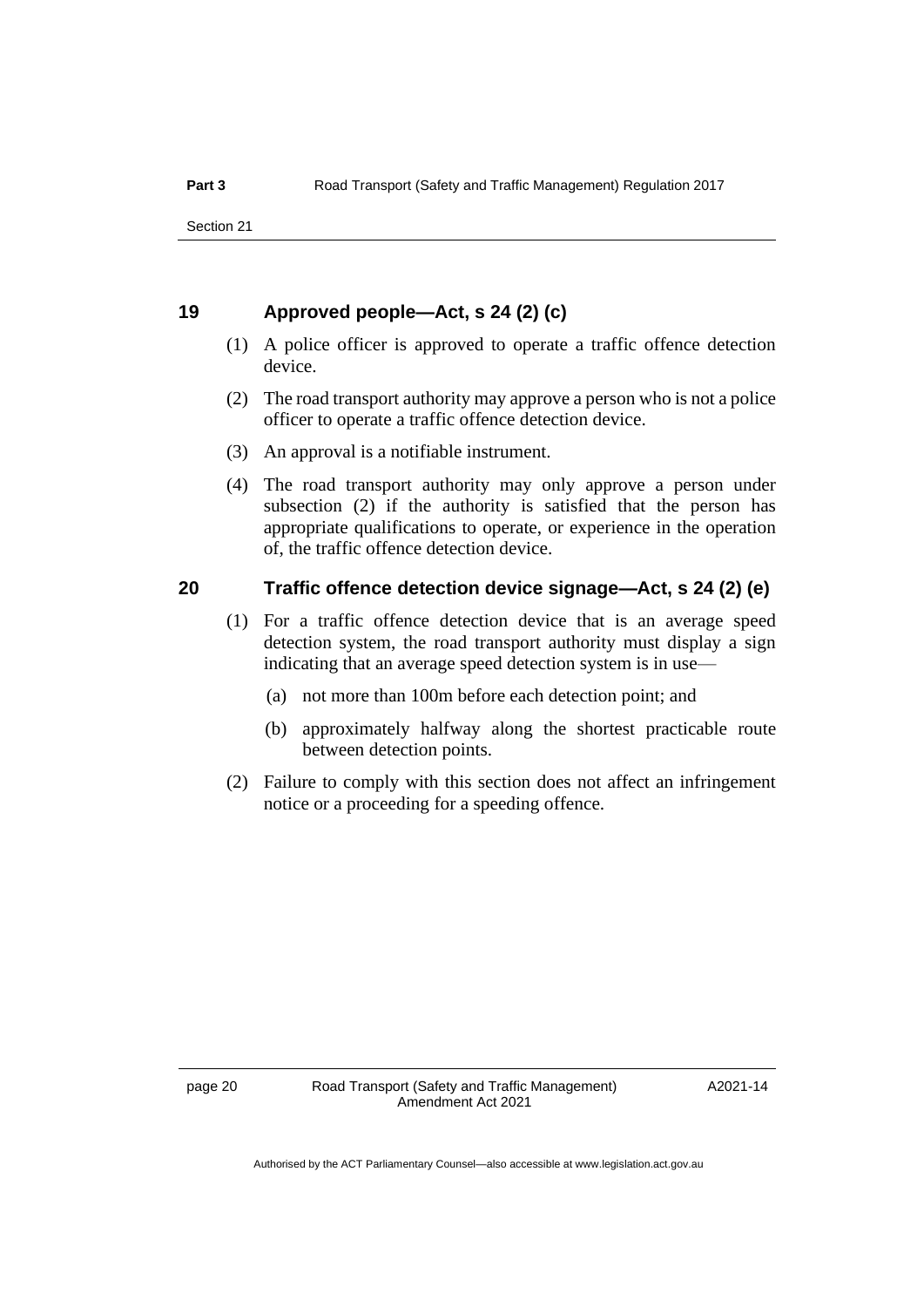<span id="page-24-0"></span>

| 22 | Dictionary, new definition of testing authority                                              |  |  |  |  |
|----|----------------------------------------------------------------------------------------------|--|--|--|--|
|    | insert                                                                                       |  |  |  |  |
|    | <i>testing authority means—</i>                                                              |  |  |  |  |
|    | (a) a department of electrical or electronic engineering at a<br>university in Australia; or |  |  |  |  |

- (b) the National Measurement Institute under the *[National](https://www.legislation.gov.au/Series/C1960A00064)  [Measurement Act 1960](https://www.legislation.gov.au/Series/C1960A00064)* (Cwlth); or
- (c) an entity that is accredited by the National Association of Testing Authorities to test traffic offence detection devices; or
- (d) Technical Services, Australian Federal Police, Canberra.

#### <span id="page-24-1"></span>**23 Schedule 1**

*substitute*

### **Schedule 1 Average speed detection systems**

(see s 12)

### **Part 1.1 General**

#### **1.1 Definitions—sch 1**

In this schedule:

*ACT Standard Grid Coordinates* (or *Australian Capital Territory Standard Grid Coordinates*)—see the *[Surveyors \(Surveyor-General\)](https://legislation.act.gov.au/di/2021-51/)  [Practice Directions 2021 \(No](https://legislation.act.gov.au/di/2021-51/) 1)* (DI2021-51), schedule 2 (Datums and Mapping Projections).

*AHD*—see the *[Surveyors \(Surveyor-General\) Practice](https://legislation.act.gov.au/di/2021-51/)  [Directions](https://legislation.act.gov.au/di/2021-51/) 2021 (No 1)* (DI2021-51), direction 5 (Definitions).

A2021-14

Road Transport (Safety and Traffic Management) Amendment Act 2021

page 21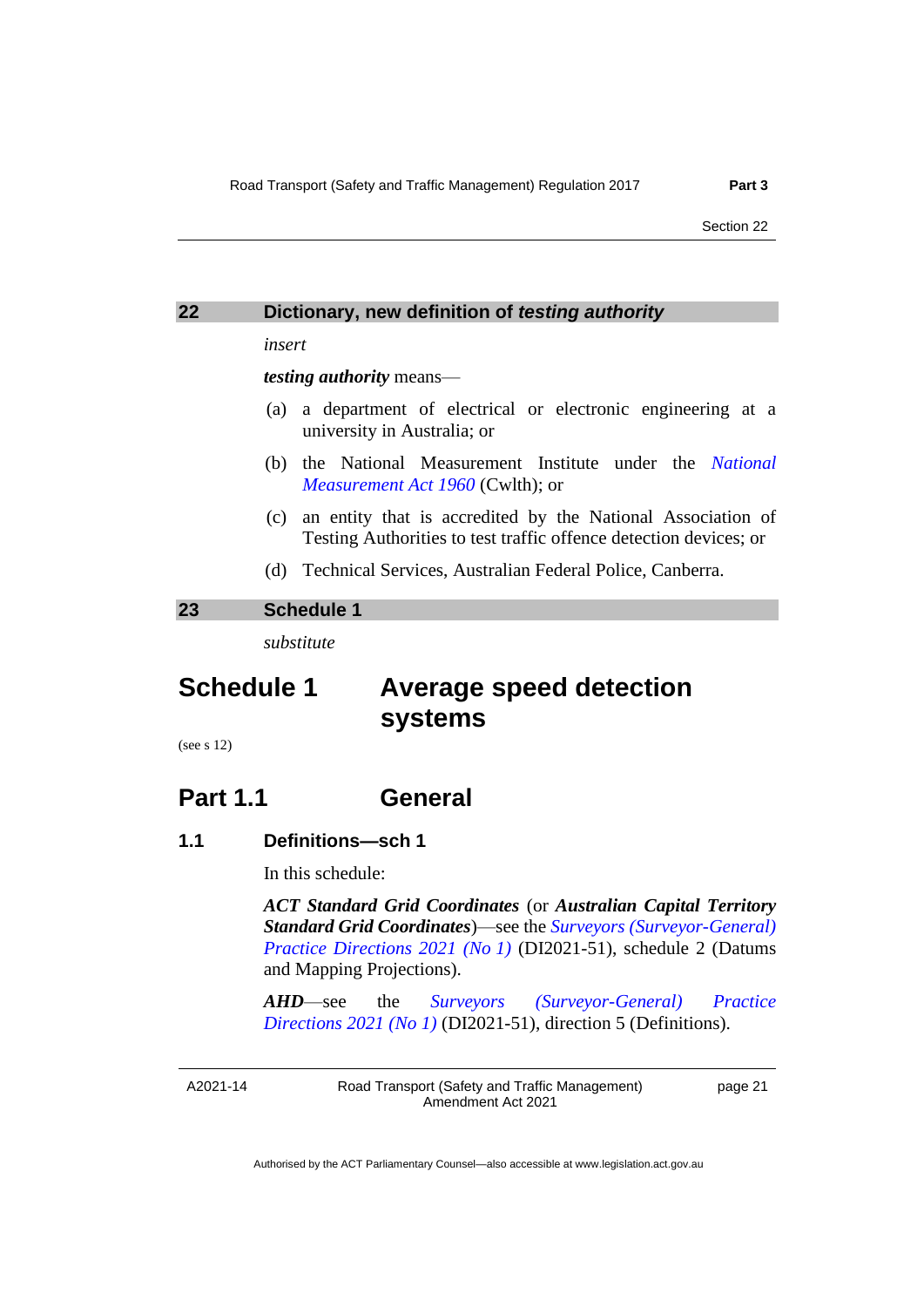**Part 3** Road Transport (Safety and Traffic Management) Regulation 2017

Section 23

### **Part 1.2 Average speed detection systems—Act, s 22A**

| column 1       | column 2                                                                                                                                                                                     | column 3                            | column 4                                                                                                                                                                  | column 5                     | column 6                  |
|----------------|----------------------------------------------------------------------------------------------------------------------------------------------------------------------------------------------|-------------------------------------|---------------------------------------------------------------------------------------------------------------------------------------------------------------------------|------------------------------|---------------------------|
| item           | detection points                                                                                                                                                                             | shortest<br>practicable<br>distance | shortest practicable route                                                                                                                                                | minimum<br>time<br>(seconds) | average<br>speed<br>limit |
|                | <b>ACT</b> Standard Grid Coordinates<br>208876.18 East, 596541.65 North,<br>AHD 629.88 Level<br><b>ACT Standard Grid Coordinates</b><br>211361.44 East, 596864.50 North,<br>AHD 644.45 Level | 2.7081 <sub>km</sub><br>(westbound) | Hindmarsh Drive (westbound),<br>starting west of the intersection of<br>Dalrymple Street and Mugga Lane<br>and ending north-east of Tyagarah<br><b>Street</b>             | 121.8645<br>(westbound)      | 80km/h                    |
| $\mathfrak{D}$ | <b>ACT</b> Standard Grid Coordinates<br>208912.50 East, 596591.35 North,<br>AHD 629.42 Level<br><b>ACT</b> Standard Grid Coordinates<br>211418.53 East, 596883.22 North,<br>AHD 641.25 Level | 2.7146km<br>(eastbound)             | Hindmarsh Drive (eastbound),<br>starting north-east of Palmer Street<br>near Tyagarah Street and ending<br>west of the intersection of<br>Dalrymple Street and Mugga Lane | 122.157<br>(eastbound)       | 80km/h                    |

page 22 Road Transport (Safety and Traffic Management) Amendment Act 2021

A2021-14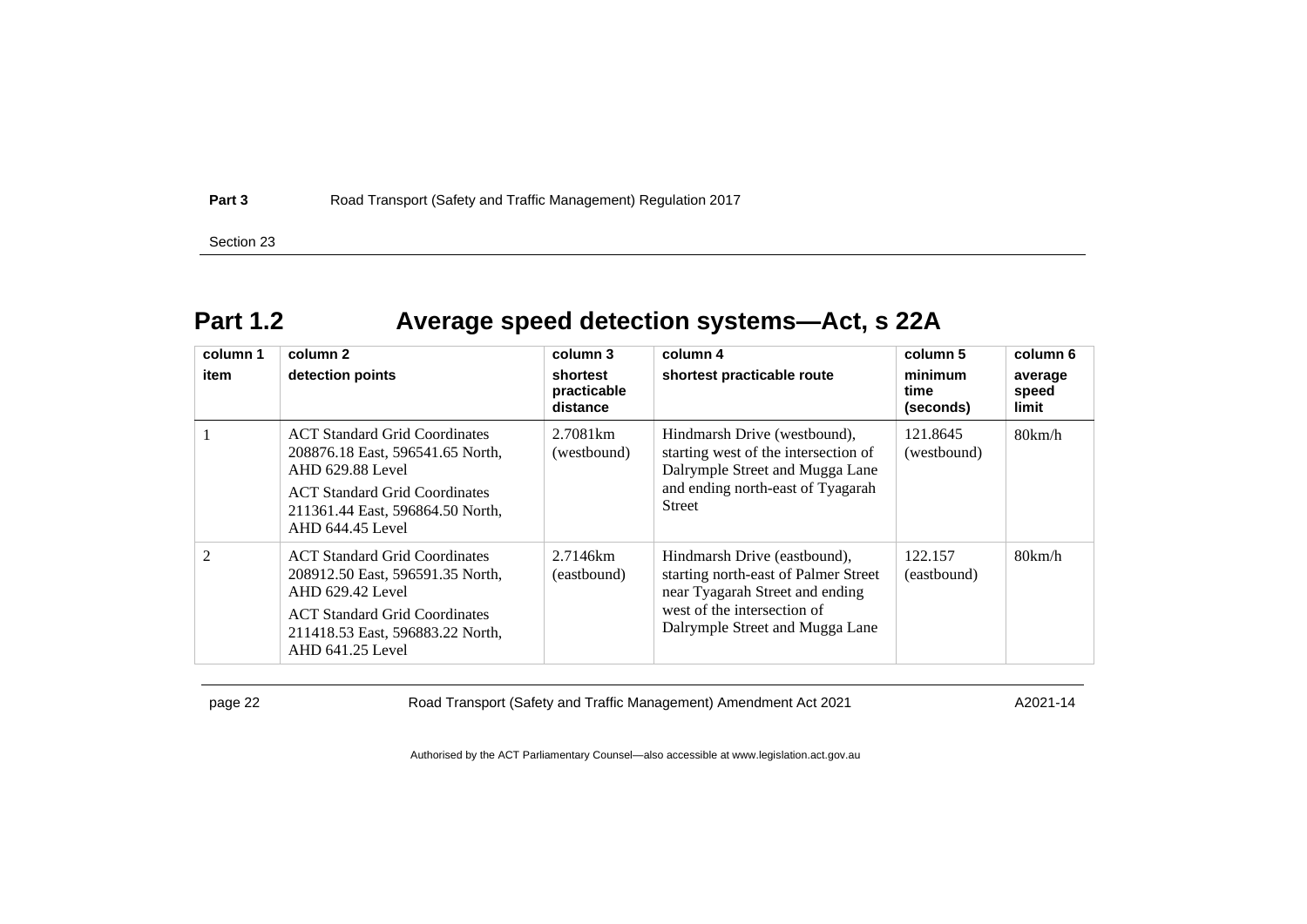<span id="page-26-2"></span><span id="page-26-1"></span><span id="page-26-0"></span>

| 24 | Dictionary, note 3                                                                                                                                                                  |  |  |
|----|-------------------------------------------------------------------------------------------------------------------------------------------------------------------------------------|--|--|
|    | insert<br>average speed detection system (see s 22A)<br>٠<br>detection point (see s 22A)<br>$\bullet$<br>mobile device detection system (see s 22A)<br>speeding offence (see s 22A) |  |  |
| 25 | Dictionary, note 3                                                                                                                                                                  |  |  |
|    | omit<br>camera detection device (see s 23)                                                                                                                                          |  |  |
| 26 | <b>Dictionary, definitions</b>                                                                                                                                                      |  |  |
|    | omit the definitions of                                                                                                                                                             |  |  |
|    | approved police speedometer                                                                                                                                                         |  |  |
|    | digital camera detection device                                                                                                                                                     |  |  |
|    | fixed camera detection device                                                                                                                                                       |  |  |
|    | laser speed measuring device                                                                                                                                                        |  |  |
|    | loop detector speed measuring device                                                                                                                                                |  |  |
|    | operator                                                                                                                                                                            |  |  |
|    | piezo strip speed measuring device                                                                                                                                                  |  |  |

*radar speed measuring device*

*recording medium*

*security checksum*

A2021-14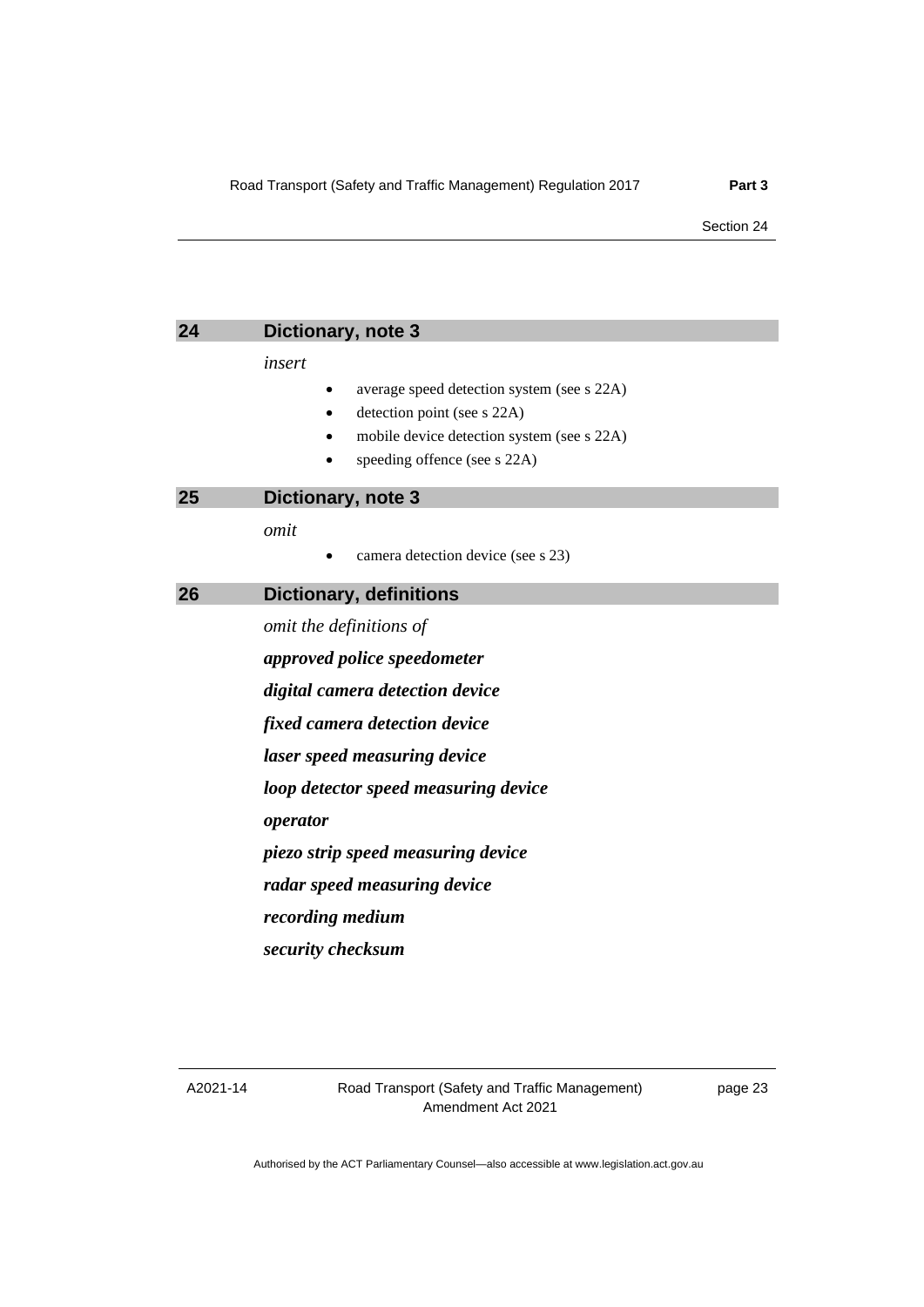## <span id="page-27-0"></span>**Schedule 1 Other amendments**

<span id="page-27-1"></span>(see s 3)

### **Part 1.1 Road Transport (General) Act 1999**

#### **[1.1] Dictionary, definitions of** *approved camera detection device* **and** *camera-detected offence*

*omit*

### <span id="page-27-2"></span>**Part 1.2 Road Transport (Offences) Regulation 2005**

|       | Sections 4C (2) and 4CA (2) |
|-------|-----------------------------|
| [1.2] |                             |
|       |                             |

*omit*

a camera-detected offence

*substitute*

an offence detected by a traffic offence detection device

#### **[1.3] Section 6 (2) (b)**

*omit*

a camera-detected offence

*substitute*

an offence detected by a traffic offence detection device

page 24 Road Transport (Safety and Traffic Management) Amendment Act 2021

A2021-14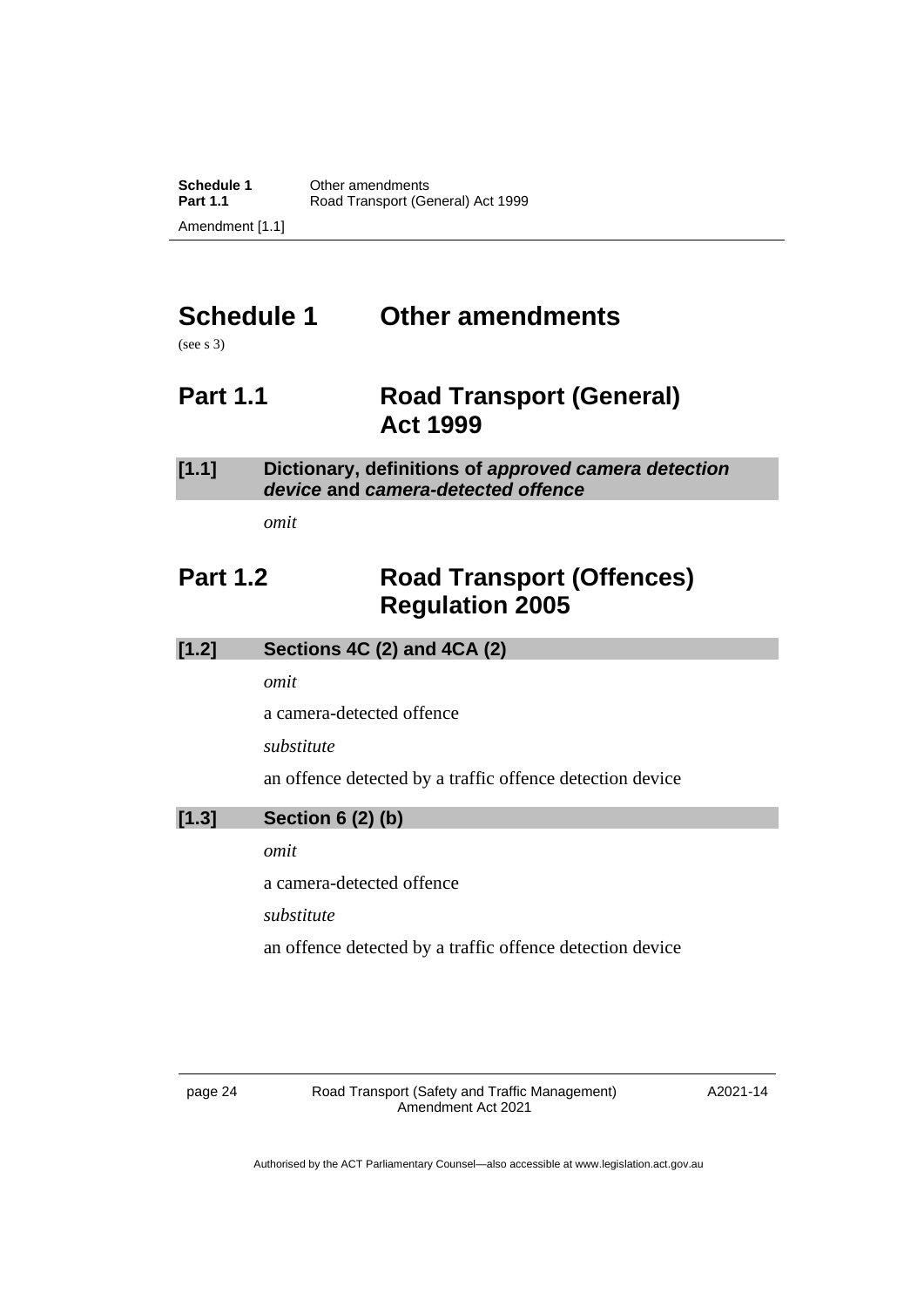#### **[1.4] Section 13 heading**

*substitute*

#### **13 Infringement notices for offence detected by traffic offence detection device—time of service—Act, s24 (2)**

| [1.5] | Section 13 and note |
|-------|---------------------|
|-------|---------------------|

*omit*

a camera-detected offence

*substitute*

an offence detected by a traffic offence detection device

#### **[1.6] Section 14A (2) (l) (vii)**

*substitute*

(vii) if the offence is detected by a traffic offence detection device—information about how to inspect and obtain a copy of the image taken by the traffic offence detection device.

#### **[1.7] Section 14B (2) (d) (vii)**

*substitute*

(vii) if the offence is detected by a traffic offence detection device—information about how to inspect and obtain a copy of the image taken by the traffic offence detection device.

#### **[1.8] Dictionary, note 3**

*omit*

camera-detected offence

A2021-14

Road Transport (Safety and Traffic Management) Amendment Act 2021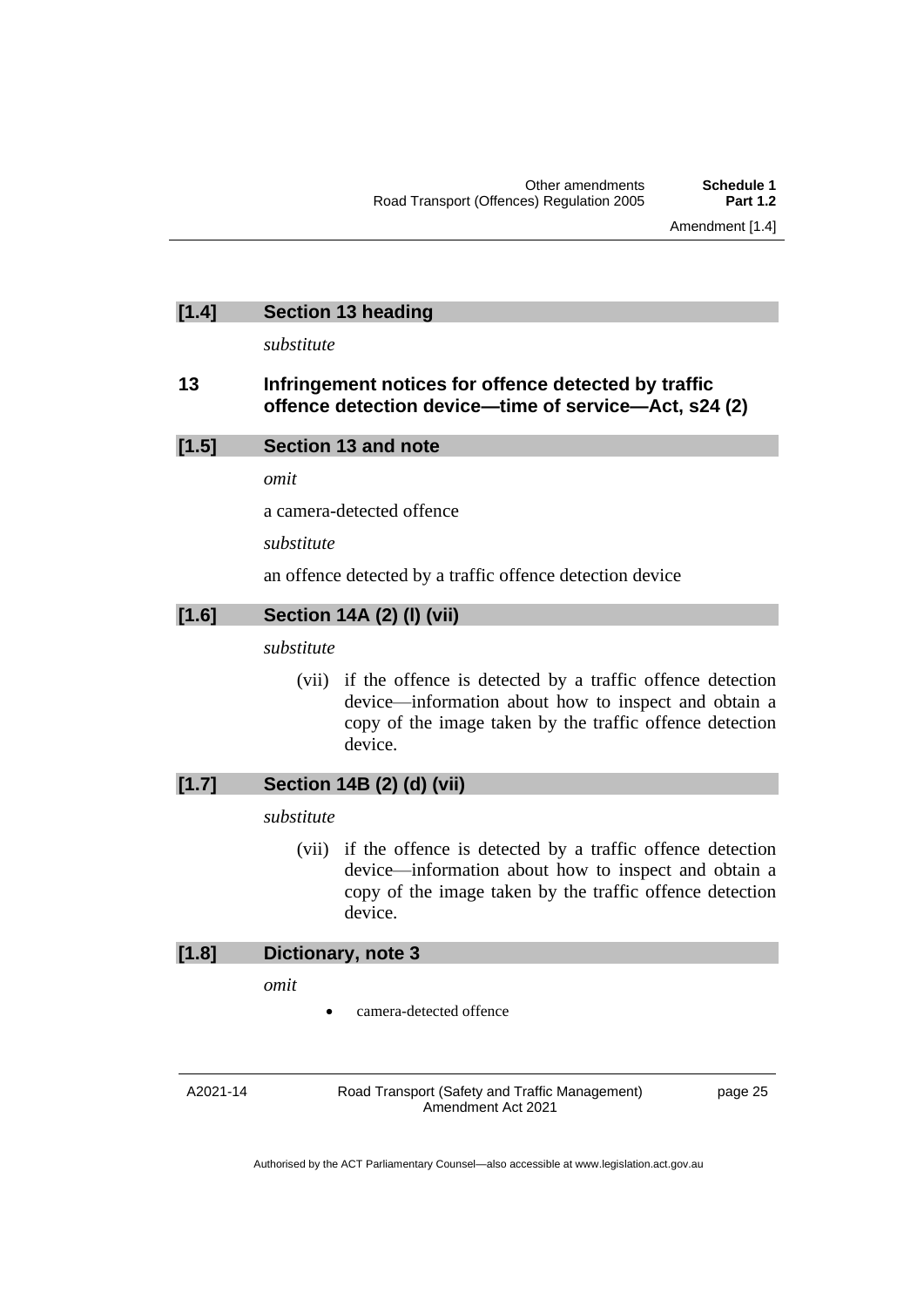### <span id="page-29-0"></span>**Part 1.3 Road Transport (Road Rules) Regulation 2017**

#### **[1.9] New section 300 (3AA)**

*before section 300 (3A), insert*

(3AA) For this section, a vehicle may be parked even though—

- (a) the key for the vehicle is located in the vehicle's ignition lock; or
- (b) the engine of the vehicle is running.

#### **[1.10] Section 300 (4), definition of** *use***, paragraph (a)**

#### *omit*

, except while in the process of giving the body of the device to a passenger in the vehicle

#### **[1.11] New section 300AA (4A)**

#### *insert*

- (4A) For this section, a vehicle may be parked even though—
	- (a) the key for the vehicle is located in the vehicle's ignition lock; or
	- (b) the engine of the vehicle is running.

#### **[1.12] Section 300AA (5), definition of** *use***, paragraph (a)**

#### *omit*

, except while in the process of giving the body of the device to a passenger in the vehicle

page 26 Road Transport (Safety and Traffic Management) Amendment Act 2021